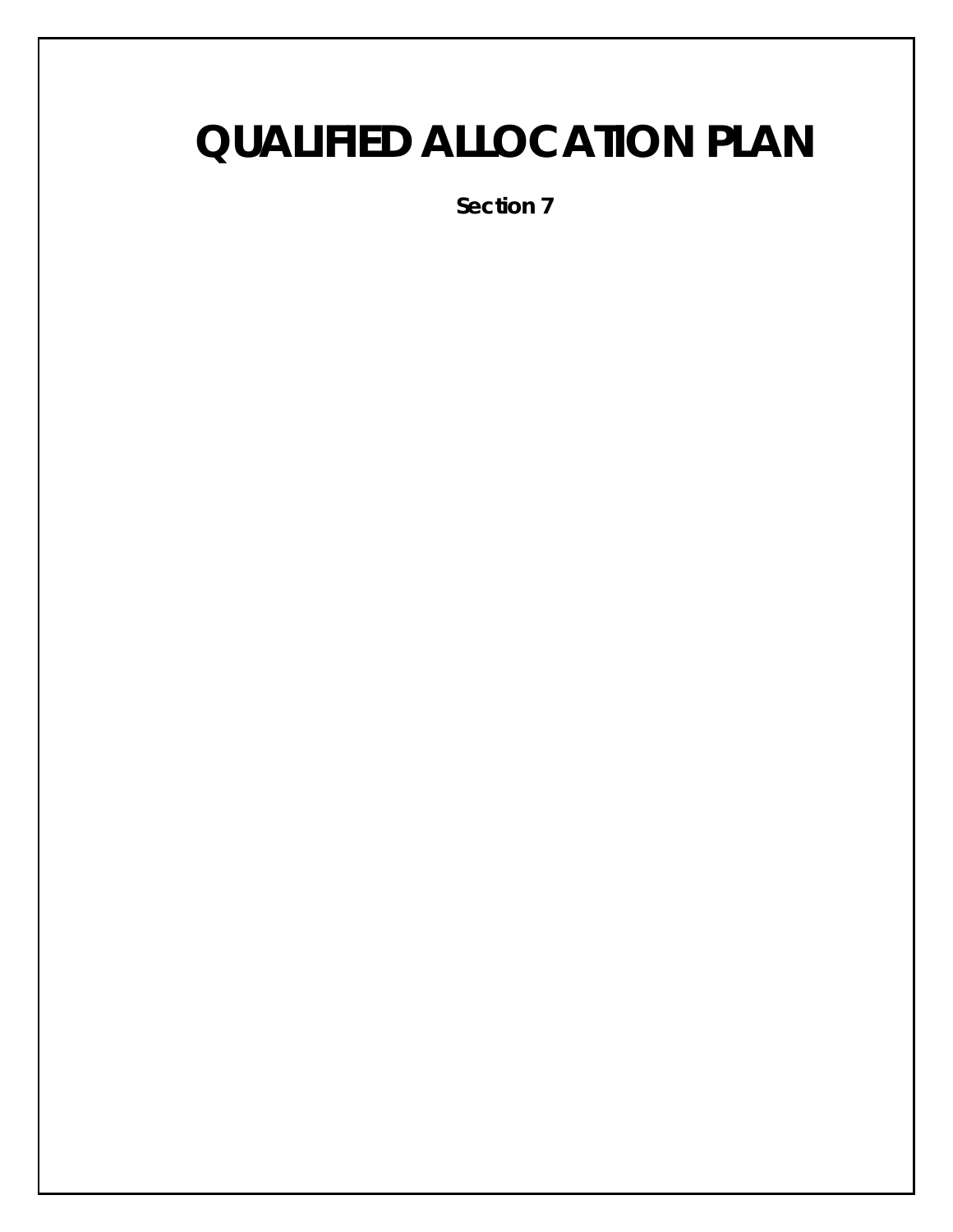# m **RHODE ISLAND HOUSING** AND MORTGAGE FINANCE CORPORATION

**STATE OF RHODE ISLAND QUALIFIED ALLOCATION PLAN**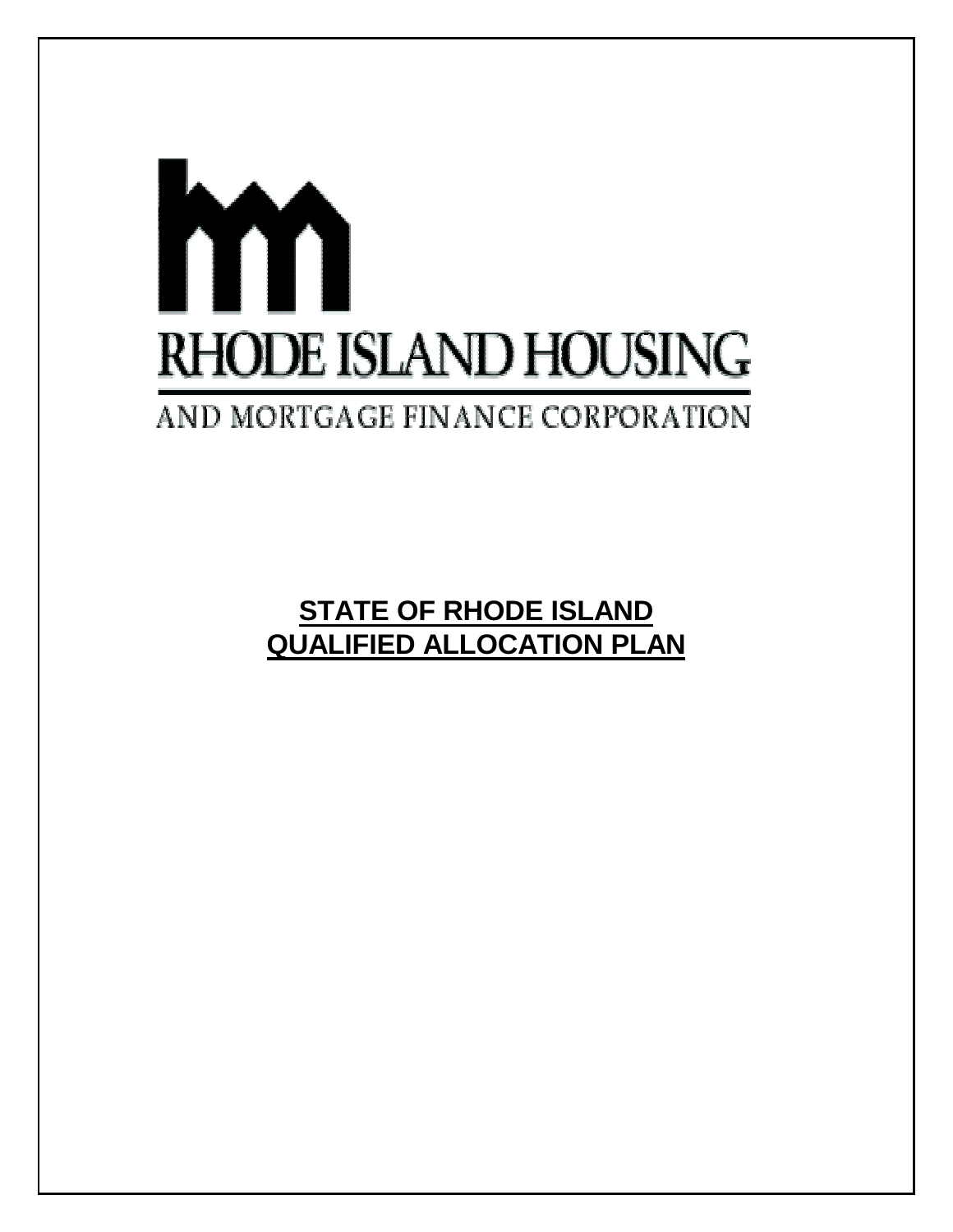# **State of Rhode Island**

**Qualified Allocation Plan For the Low-Income Housing Tax Credit Program**

# **Index**

# **Topic Page**

# **Introduction**

| I.  |              | Low-Income Housing Tax Credit Program Summary                      |                         |  |  |
|-----|--------------|--------------------------------------------------------------------|-------------------------|--|--|
|     | А.           | Overview                                                           |                         |  |  |
|     | <b>B.</b>    | Rhode Island Annual Tax Credit Allocation Pool                     |                         |  |  |
|     | $C_{1}$      | <b>Needs Assessment and Allocation Priorities</b>                  | $\overline{2}$          |  |  |
|     |              | <b>Federal Criteria</b><br>1)                                      | $\overline{c}$          |  |  |
|     |              | <b>Local Criteria</b><br>2)                                        |                         |  |  |
|     | D.           | Lock-In of Applicable Credit Percentages                           | $\frac{2}{3}$           |  |  |
|     |              | For Developments Subject to the State Cap<br>1)                    |                         |  |  |
|     |              | For Developments utilizing tax-exempt bond<br>2)                   | $\frac{3}{3}$           |  |  |
|     | Ε.           | <b>Eligibility Requirements</b>                                    | $\overline{4}$          |  |  |
|     |              | <b>Residential Rental Property</b><br>1)                           | $\overline{4}$          |  |  |
|     |              | <b>Extended Use Period</b><br>2)                                   | 4                       |  |  |
|     |              | 3)<br>Rent and Income Restriction                                  | $\overline{\mathbf{4}}$ |  |  |
|     |              | 4)<br><b>Project Feasibility</b>                                   | 5                       |  |  |
|     |              | 5)<br>Minimum Property Standards                                   | 5                       |  |  |
|     |              | Placed-In-Service Requirements<br>6)                               | 5                       |  |  |
|     |              | Minimum Rehabilitation Requirements<br>7)                          | 5                       |  |  |
|     |              | Ten Year Placed-In-Service Restriction<br>8)                       | 6                       |  |  |
|     |              | 9)<br><b>Community Service Facilities</b>                          | 6                       |  |  |
|     |              | 10)<br><b>Market Study</b>                                         | 6                       |  |  |
|     |              | 11) Native American Housing Assistance                             | 6                       |  |  |
|     | F.           | HUD Qualified Census Tracts/Difficult-To-Develop Areas             | 6                       |  |  |
|     | G.           | <b>HUD Subsidy Layering Guidelines</b>                             | $\overline{7}$          |  |  |
|     | Η.           | <b>Single Room Occupancy Units</b>                                 | $\overline{7}$          |  |  |
|     | $\mathbf{L}$ | Housing For the Homeless                                           | $\overline{7}$          |  |  |
|     | J.           | <b>Handicapped Accessibility</b>                                   | 8                       |  |  |
|     | Κ.           | Affirmative Action/Equal Employment Opportunity                    | 8                       |  |  |
|     | L.           | <b>Industry Recommended Standards</b>                              | 8                       |  |  |
| ΙΙ. |              | Application Process, Ranking Method & Review Criteria – 9% Credits | 8                       |  |  |
|     | А.           | <b>Funding Rounds</b>                                              | 8                       |  |  |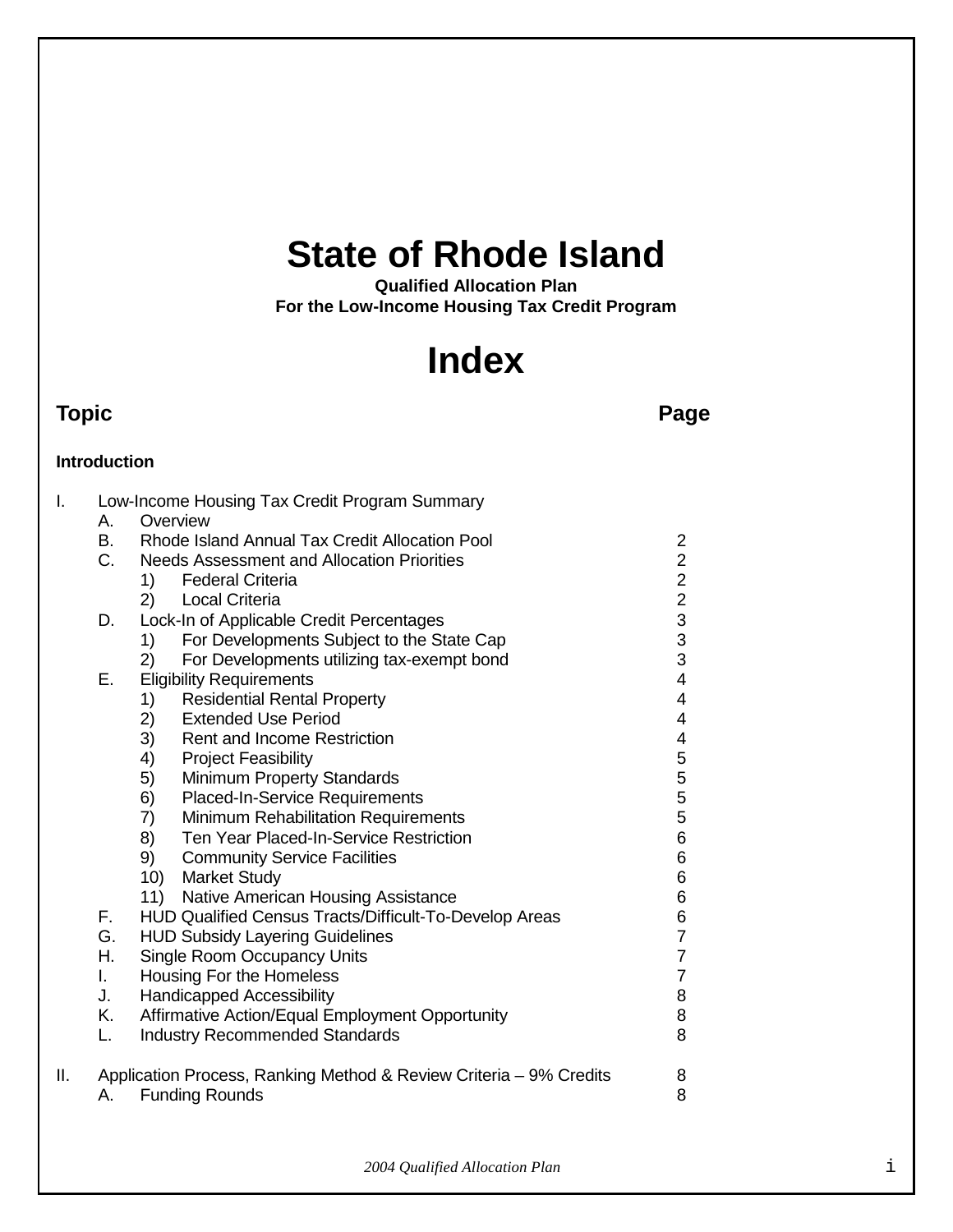|       | В.<br>C.<br>D.                             | <b>Project Selection Process</b><br><b>Tax Credit Review Criteria</b><br><b>Threshold Criteria</b><br>1)<br>2)<br>Comparative Criteria<br>Non-Profit Set-Aside, 9% Credits                                           | 9<br>10<br>10<br>11<br>14        |
|-------|--------------------------------------------|----------------------------------------------------------------------------------------------------------------------------------------------------------------------------------------------------------------------|----------------------------------|
| III.  | 14<br>Tax-Exempt Financings with 4% Credit |                                                                                                                                                                                                                      |                                  |
| IV.   | <b>Underwriting Guidelines</b>             |                                                                                                                                                                                                                      | 14                               |
| V.    | А.<br>B.<br>C.<br>D.<br>Е.                 | <b>Compliance Monitoring</b><br>Recordkeeping and Record Retention<br><b>Annual Certification Review</b><br><b>Records Review</b><br><b>Building Inspection</b><br>Procedure For Notifying the IRS of Non-Compliance | 14<br>15<br>16<br>17<br>18<br>18 |
| VI.   | <b>Events of Recapture</b>                 |                                                                                                                                                                                                                      | 18                               |
| VII.  | А.<br>В.<br>C.<br>D.<br>Е.                 | <b>Fee Structure</b><br><b>Application Fees</b><br><b>Underwriting Fee</b><br><b>Allocation Fee</b><br><b>Compliance Monitoring Fee</b><br><b>Compliance Manual Fee</b>                                              | 19<br>19<br>19<br>19<br>19<br>20 |
| VIII. | Modification of the Allocation Plan        |                                                                                                                                                                                                                      | 20                               |
| IX.   | Approval of the Governor                   |                                                                                                                                                                                                                      | 20                               |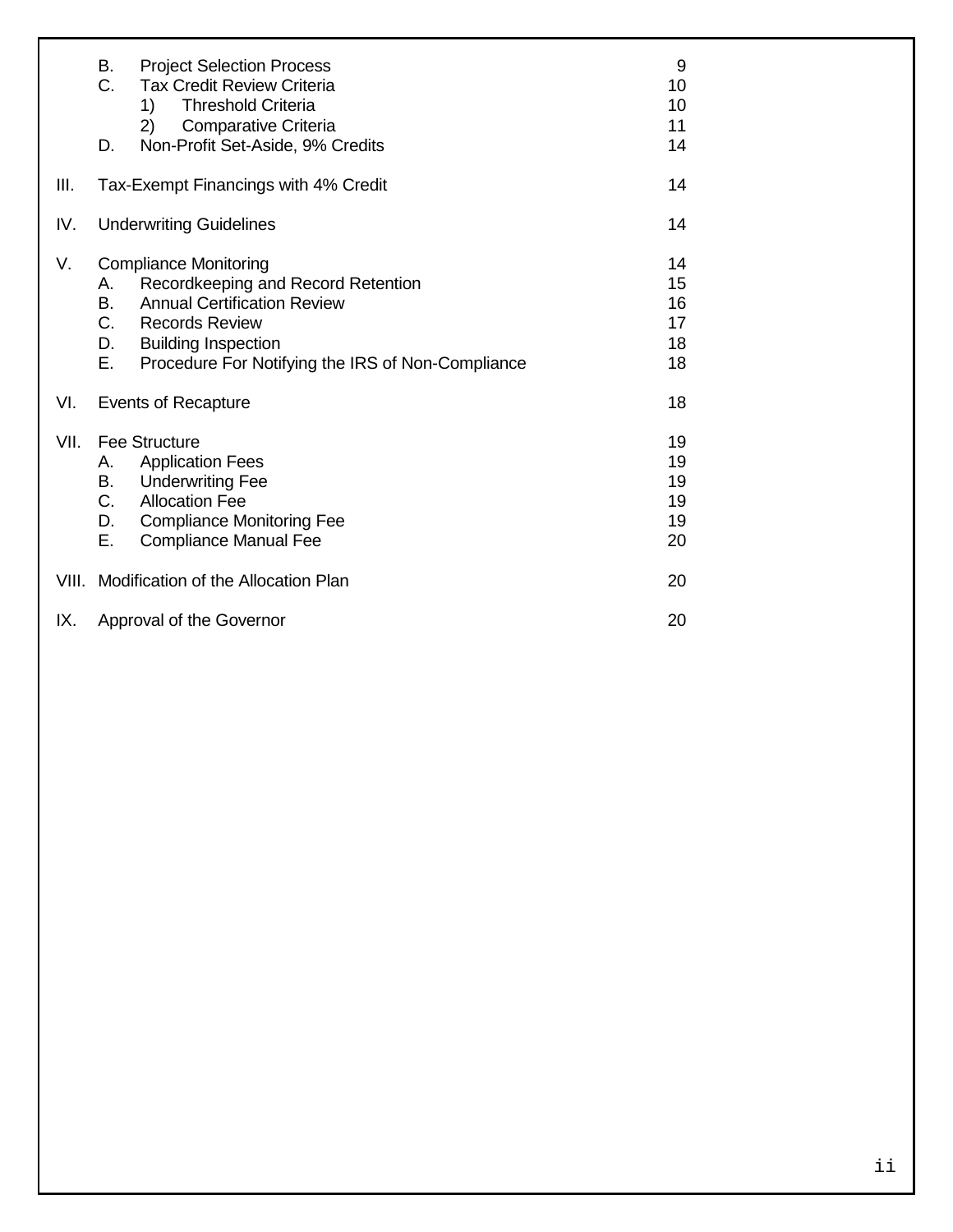# **State of Rhode Island**

**Qualified Allocation Plan For the Low-Income Housing Tax Credit Program**

#### **INTRODUCTION**

Rhode Island Housing and Mortgage Finance Corporation ("Rhode Island Housing") has been designated the responsibility for administering the federal Low-Income Housing Tax Credit Program for the State of Rhode Island. The Low-Income Housing Tax Credit ("LIHTC") was created pursuant to the Tax Reform Act of 1986 to encourage private sector participation in the construction and rehabilitation of housing for low-income individuals and families. The Omnibus Budget Reconciliation Act of 1989 required states to adopt consistent and objective procedures for allocating low-income housing tax credits to qualified developments. Specifically, federal law requires that a Qualified Allocation Plan ("Allocation Plan") outlining the process for the allocation of tax credits be presented to the public through a hearing for review and comment. Input from the public hearing and comment period as well as all available housing needs data must be considered in the establishment of a final Allocation Plan to be approved and executed by the Governor.

Rhode Island Housing has developed this Allocation Plan to comply with the requirements of Section 42 of the Internal Revenue Code (the "Code") and to ensure that those developments receiving tax credits produce or preserve housing which helps to reduce the most pressing housing needs of the State. This Plan establishes the priorities that the Low-Income Housing Tax Credit Program will address from among those needs and incorporates those priorities into the criteria used to evaluate all proposals.

All provisions of this Allocation Plan apply to the total amount of tax credits that the State of Rhode Island is authorized to allocate at any time, including projects applying for the four percent tax credit in conjunction with tax-exempt financing that is subject to the private activity bond cap.

#### **I. LOW-INCOME HOUSING TAX CREDIT PROGRAM SUMMARY**

#### **A. Overview**

The Low-Income Housing Tax Credit Program was established as part of the Tax Reform Act of 1986 to provide an incentive to non-profit and for-profit developers to produce and maintain rental housing units for low-income individuals and families. The credit was originally authorized for calendar years 1987-1989 and has been extended or modified by Congress periodically since then. As part of the Omnibus Reconciliation Act of 1993, the Program was permanently extended effective July 1, 1992.

The low-income housing tax credit is advantageous to owners of qualified rental housing as the credit is economically more attractive than a tax deduction. The credit represents a direct dollar-for-dollar reduction in tax liability to be taken over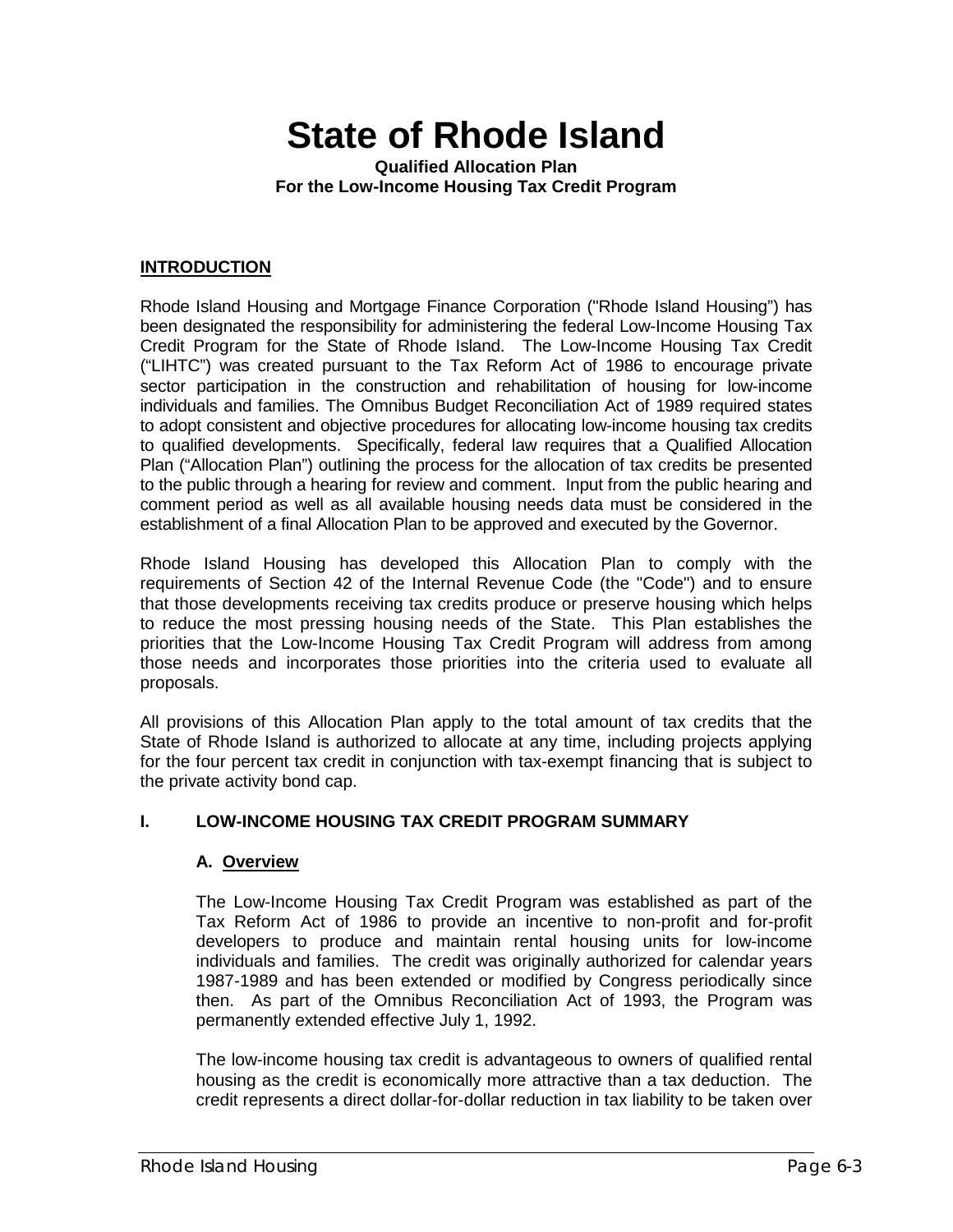a ten-year period. There are three types of credits available to Developers of low-income rental housing. The first type of credit is a 9% (approximate) annual credit for the costs of new construction or substantial rehabilitation of an existing building without any federal subsidies. The second type of credit is a 4% (approximate) annual credit for the costs of new construction or substantial rehabilitation of an existing building with a federal subsidy. The third type of credit is a 4% (approximate) annual credit for the cost of acquiring an existing building that involves substantial rehabilitation. A specific project may qualify for one type of credit or for a combination of the 4% and 9% credits.

The rates of 4% and 9% are upper limits of available credit percentages that fluctuate based on market conditions. The actual tax credit rates ("Applicable Credit Percentages") applicable to any month are based on monthly prevailing interest rates that are calculated and published by the United States Treasury Department. The amount of the annual credit is calculated to yield a present value of either 30% (4% credit), or 70% (9% credit) of certain eligible costs.

For further information and detailed requirements relating to the different credit types and methods of calculating the credit, refer to Section 42 of the Code.

#### B. **Rhode Island Annual Tax Credit Allocation Pool**

Each state is awarded a limited amount of tax credits annually. Rhode Island receives the small state minimum of \$2 million indexed for inflation. The pool of tax credits may be greater in any year if unused credits are carried forward or if previously allocated credits are returned or rescinded.

 If Rhode Island allocates all of its annual per capita credits as well as its tax credits from prior years by the end of any calendar year, the State will qualify for credits from the National Pool. The National Pool is composed of all states' unallocated annual tax credit ceiling, returned or carried forward credits.

#### **C. Needs Assessment and Allocation Priorities**

The Code requires that Rhode Island Housing establish a plan which sets forth the selection criteria which will be considered in allocating tax credits in Rhode Island. The allocation plan must include certain statutorily mandated selection criteria, and also encourages criteria that are appropriate to meet local housing needs in Rhode Island.

# **1) Federal Criteria**

The Code requires that preference for an allocation of credits must be given to developments serving the lowest income tenants, developments which commit to the longest period of affordability, and developments located in a qualified census tract ("QCT") which will contribute to a concerted community revitalization plan in qualified census tracts.

In addition, the following factors must be included in the allocation plan: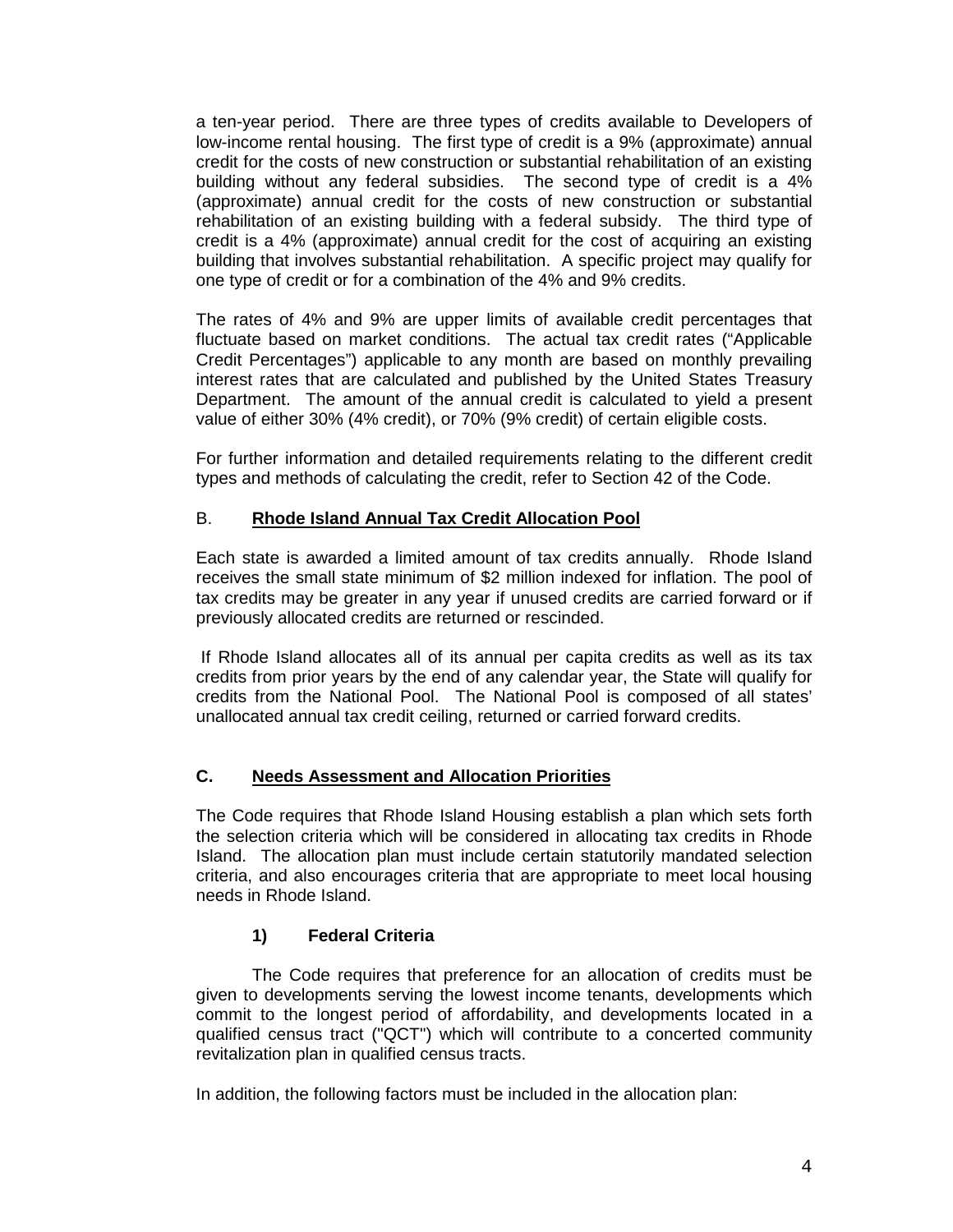- Project location
- Housing needs characteristics
- Development characteristics
- Sponsor characteristics
- Projects intended for eventual tenant ownership
- Tenant populations of individuals with children
- Tenant populations with special housing needs; and
- Public housing waiting lists

#### **2) Local Criteria**

Rhode Island Housing has developed the State of Rhode Island's Consolidated Plan. The planning process included an assessment of the State's housing needs. The following needs were identified through the process:

- A shortage of decent, safe and sanitary rental units. Growth in the number of units has lagged considerably behind household growth, and much of the State suffers from a continually aging housing stock, a significant portion of which is characterized by severe or moderate physical problems such as lead-based paint hazards.
- A dramatic increase in the need for rental housing for certain rapidly growing renter household types, particularly single-parent households and households of unrelated individuals.
- A need for large family units capable of supporting households currently residing in overcrowded conditions.
- A need to address the housing affordability gap. For 40% of the population, incomes have lagged behind rent increases and home purchase prices, resulting in high "rent burdens" (the percentage of income needed to cover the cost of rent).
- The need for adequate and appropriate housing with supportive services for the very poor, primarily single-parent households and for members of special needs populations, including the physically disabled; persons with mental illness; persons fleeing domestic violence; veterans; persons with chemical dependencies; and the frail elderly.
- The need to provide transitional and permanent housing for those currently homeless. One of the primary reasons cited for One of the primary reasons cited for homelessness is housing affordability.
- The need to preserve affordable rental housing threatened by expiring federal subsidies or eligibility for prepaying subsidized mortgages.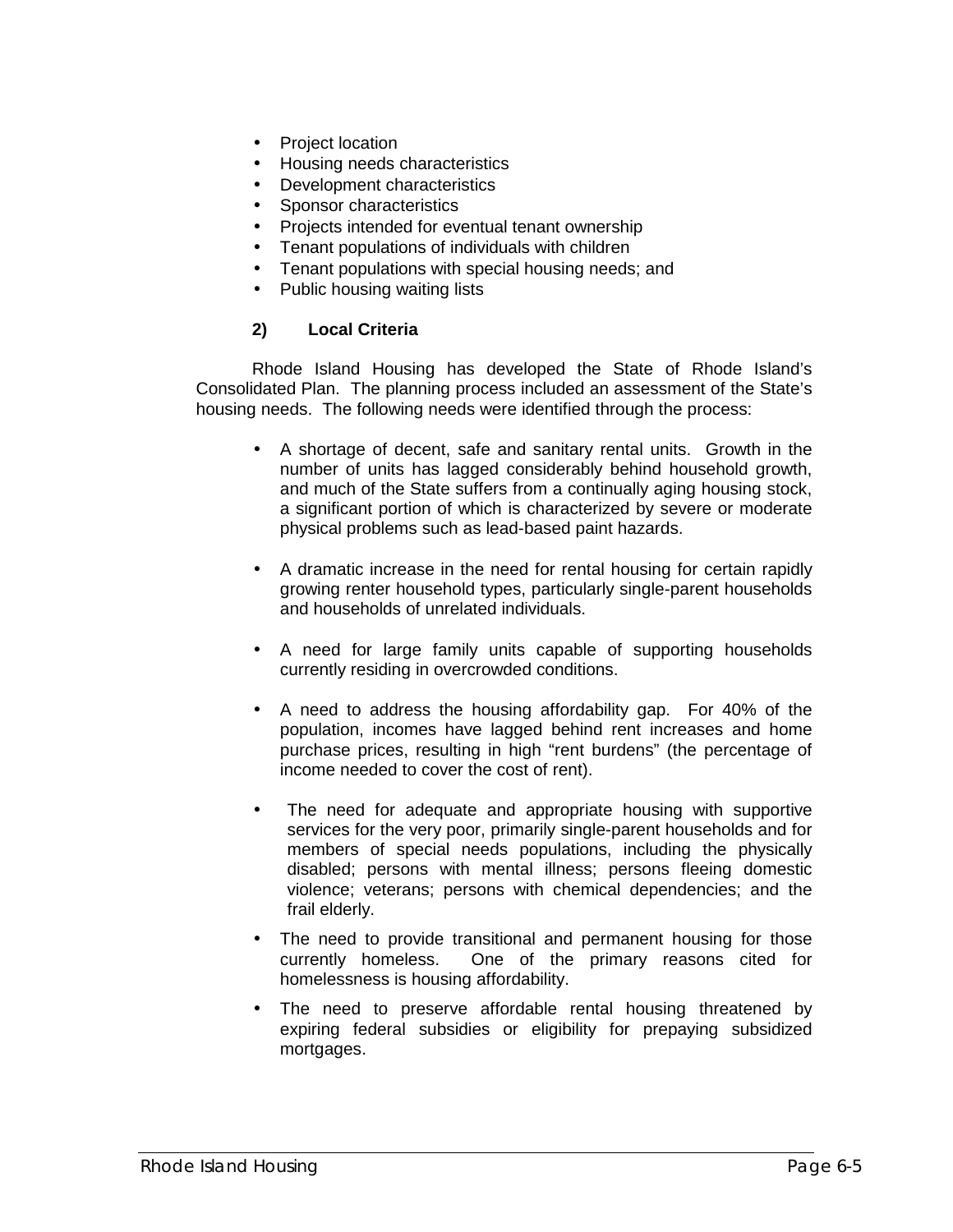- The need for a concentration of resources to combine affordable housing and community development and stimulate a reversal of disinvestment in Rhode Island's urban areas.
- The need to assist many rural communities which have little or no affordable housing to meet the 10 percent threshold of the Low and Moderate Income Housing Act.

#### **D. Lock-In of Applicable Credit Percentages**

1) For developments subject to the state cap: Each project's Applicable Credit Percentage will be established based on published rates in effect in one of the following: (i) the month the project is placed-in-service; (ii) the month in which a binding and irrevocable election to lock-in the Applicable Credit Percentage is made between the Owner and Rhode Island Housing or; (iii) at the time of issuance by Rhode Island Housing of a Carry-over Allocation Agreement.

This binding and irrevocable election will be made subsequent to a reservation of tax credits and generally before the carryover allocation agreement is signed. The Applicable Credit Percentage election will be made as part of a written binding agreement such as the tax credit reservation letter or the carryover allocation agreement. A selection of a monthly credit percentage will only be valid if the binding agreement is executed by the end of that specific month.

2) For developments utilizing tax exempt bond financing with 4% credit:

The Applicable Credit Percentage can only be locked on two occasions in the month in which the tax-exempt bonds were issued or at the placed-inservice date. Due to the length of time between these two opportunity dates, Developers should seek professional advice to mitigate some of the financial and market risk associated with this election.

For further information and detailed requirements relating to binding credit percentages, refer to Section 42 of the Code.

#### **E. Eligibility Requirements**

To receive an allocation of tax credits, whether from the State's allocated pool (9% credits) or through the use of tax-exempt bond financing (4% credits), a project must meet eligibility requirements under both the Allocation Plan and the Code. While many of these requirements are briefly summarized below, applicants should note that the federal rules governing low-income housing tax credits are complex. All Developers are advised to consult a qualified tax attorney and/or accountant to determine eligibility for the credit. In making this determination, qualified professionals are expected to be current and knowledgeable with all private letter rulings (PLRs) and technical assistance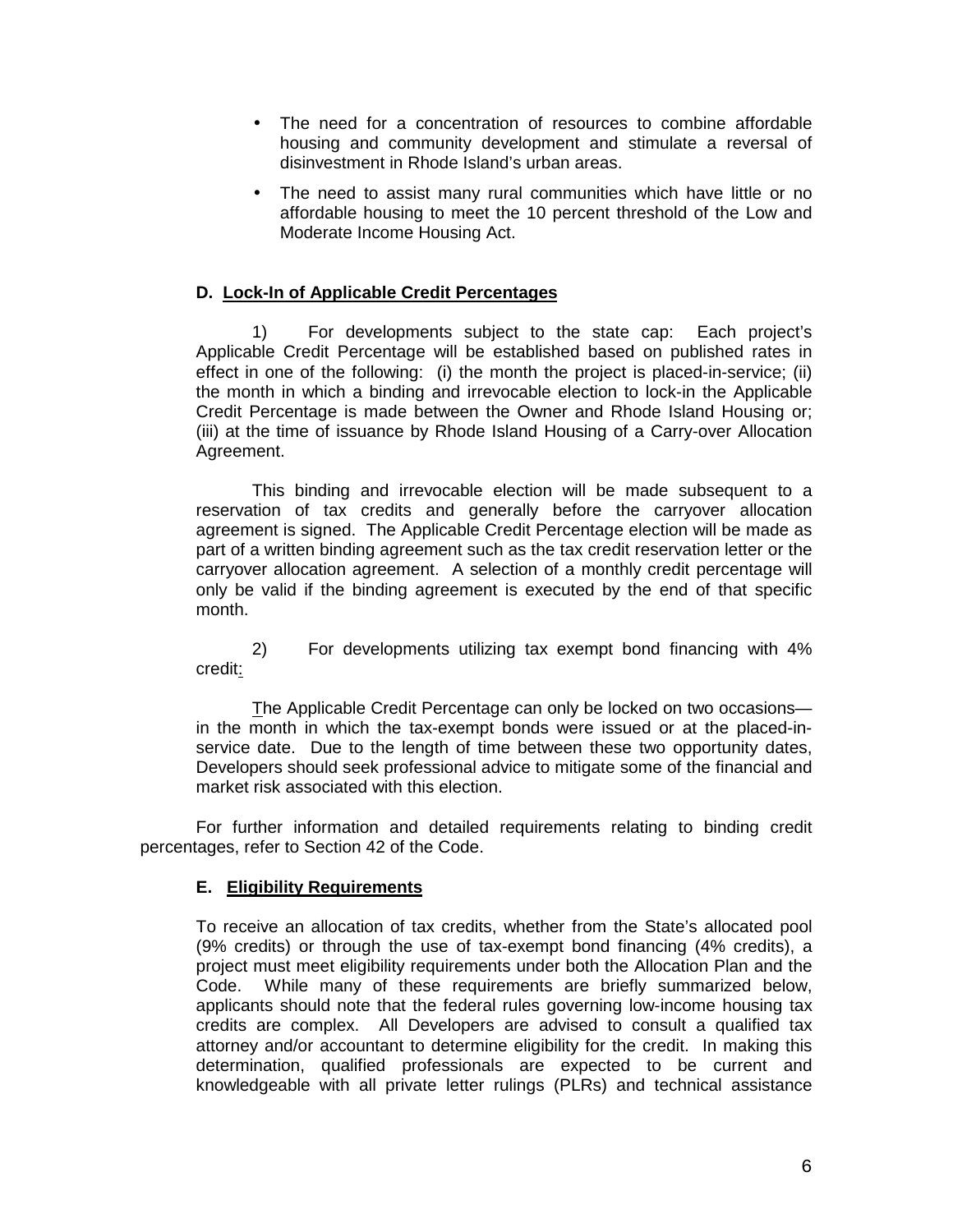memoranda (TAMs) issues by the Internal Revenue Service ("IRS") which may provide insight to the Service's view regarding eligible basis determinations.

In allocating tax credits, Rhode Island Housing makes no representations to Owners or other parties regarding compliance with the Code, Treasury Regulations or other laws or regulations governing low-income housing tax credits. Neither Rhode Island Housing nor its employees, agents, representatives, Board Members, or employees shall be liable for any matters arising out of, or in relation to, the allocation of low-income housing tax credits.

# **1) Residential Rental Property**

In order for a project to qualify as a low-income housing project, it must be residential property. In general, the project must be: used other than on a transient basis; rented or available for rent on a continuous basis; available to members of the general public; and suitable for occupancy. Facilities providing continuous nursing, medical, or psychiatric care are not considered residential rental units for tax credit purposes. Continual care, however, should not be confused with certain supportive services which can be provided, such as assuring that tenants obtain incidental care, as needed, by facilitating the making of medical appointments and by providing transportation to medical facilities, and by the provision of basic first-aid skills in case of emergencies.

# **2) Extended Use Period**

All project owners must execute a Declaration of Land Use Restrictive Covenants ("Declaration") committing to an extended use period of affordability for the qualifying units of at least thirty years. For projects financed with taxexempt bond proceeds, the required extended use period of affordability will be the greater of (i) the period that the tax-exempt bonds remain outstanding or (ii) thirty years. In addition, the Declaration must provide that the owner waives the right to seek termination of the Declaration by petitioning Rhode Island Housing to find a buyer of the development as provided in Section 42(h)(6)(E)(I)(II). l.

# **3) Rent and Tenant Income Restriction**

The project must meet certain tenant income and rent restrictions:

1. Income Restrictions:

The Project must elect one of the following Minimum Set-Asides:

(a) at least 20 percent of the rental units in the project must be rent restricted for and occupied by households with incomes no higher than 50 percent of the area median gross income ("AMGI"), adjusted for family size.

# **OR**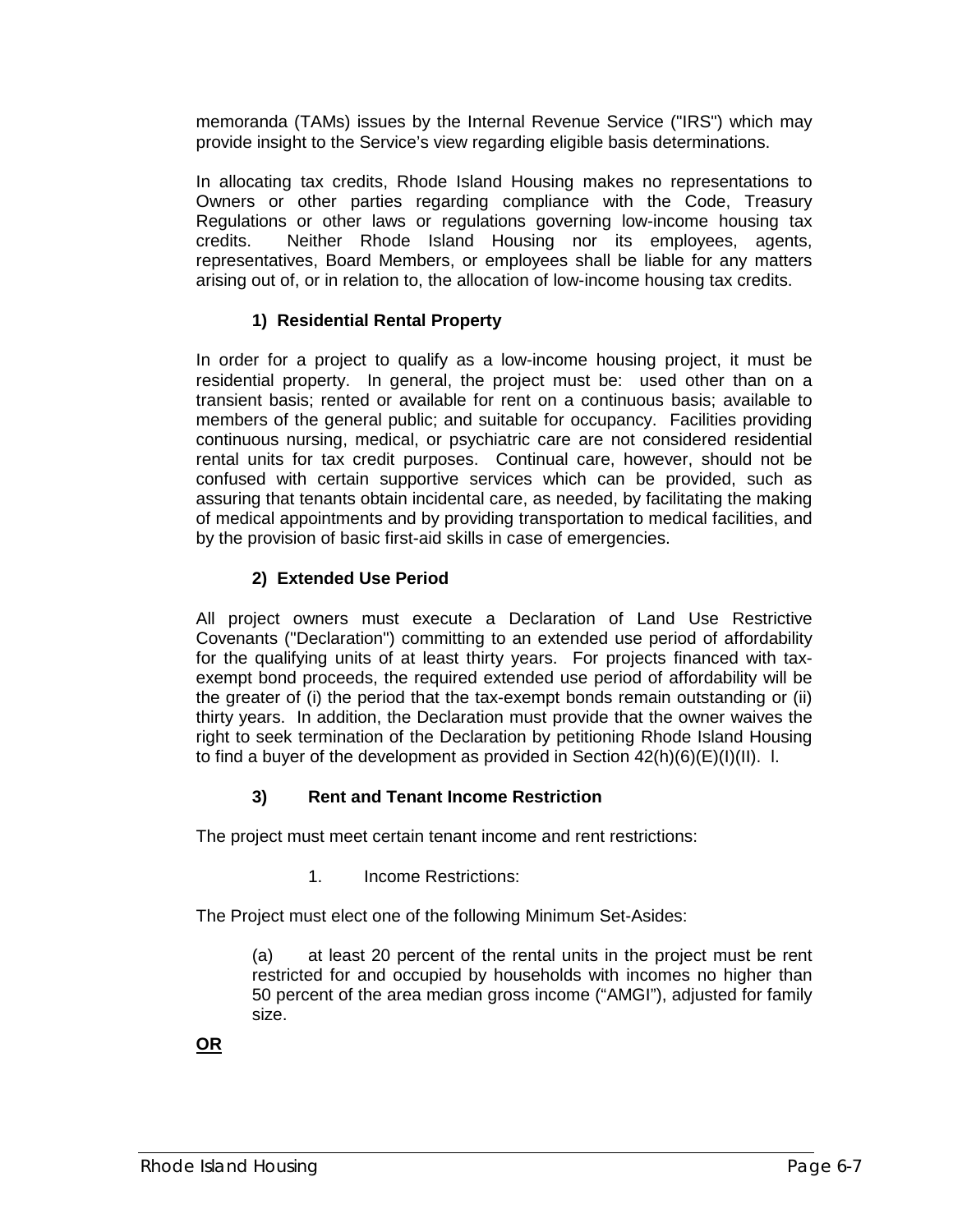(b) at least 40 percent of the rental units must be rent restricted and occupied by households with incomes no higher than 60 percent of the AMGI, adjusted for family size.

2. Rent Restrictions:

The gross rent charged to a tenant (including utilities) cannot exceed 30% of the deemed income limit for a qualified low-income household at 50% or 60% of AMGI adjusted for family size, assuming 1.5 persons per bedroom. A table of qualified rents is located in the Developers Handbook.

For more information on tenant income and rent restrictions, including rules for calculating rents, see Section 42 of the Code.

#### **4) Least Amount of Tax Credit Necessary for Project Feasibility**

The Code requires that Rhode Island Housing may not allocate credits in excess of the minimum necessary for the financial feasibility of the project and its continued viability as a qualified low-income housing project throughout the credit period.

We must evaluate the amount of the credit at three specific times: (1) at the time of application, (2) at the time of reservation, and (3) at the time the building is placed-in-service and an IRS Form 8609 is issued. We will consider the proposal's distribution of the tax benefits between direct development costs, soft costs, fees, operating reserves and other costs and evaluate the need for tax credits to fill the gap after other financing sources and subsidies have been taken into account. Sponsors will be required to certify the source and value of other subsidies and funding for the proposal.

#### **5) Minimum Property Standards**

Projects must meet state or local health or building codes or regulations. Corrections necessary to repair code violations must be specified in a rehabilitation work plan. The Developer will be required to provide certification or to demonstrate to Rhode Island Housing that any code violations have been corrected prior to receiving an allocation of the tax credit. Compliance with health, safety and building codes is an ongoing obligation; non-compliance may result in penalties and/or recapture of credit.

#### **6) Placed-In-Service Requirements**

Rhode Island Housing will allocate credits only to projects which can be reasonably expected to become eligible for the credits in the year in which the Developer is to be awarded tax credits. This means that projects must either be able to be placed-in-service in that year or have incurred more than ten percent of their reasonably anticipated project basis by the later of six months after reservation or year-end. Placed-in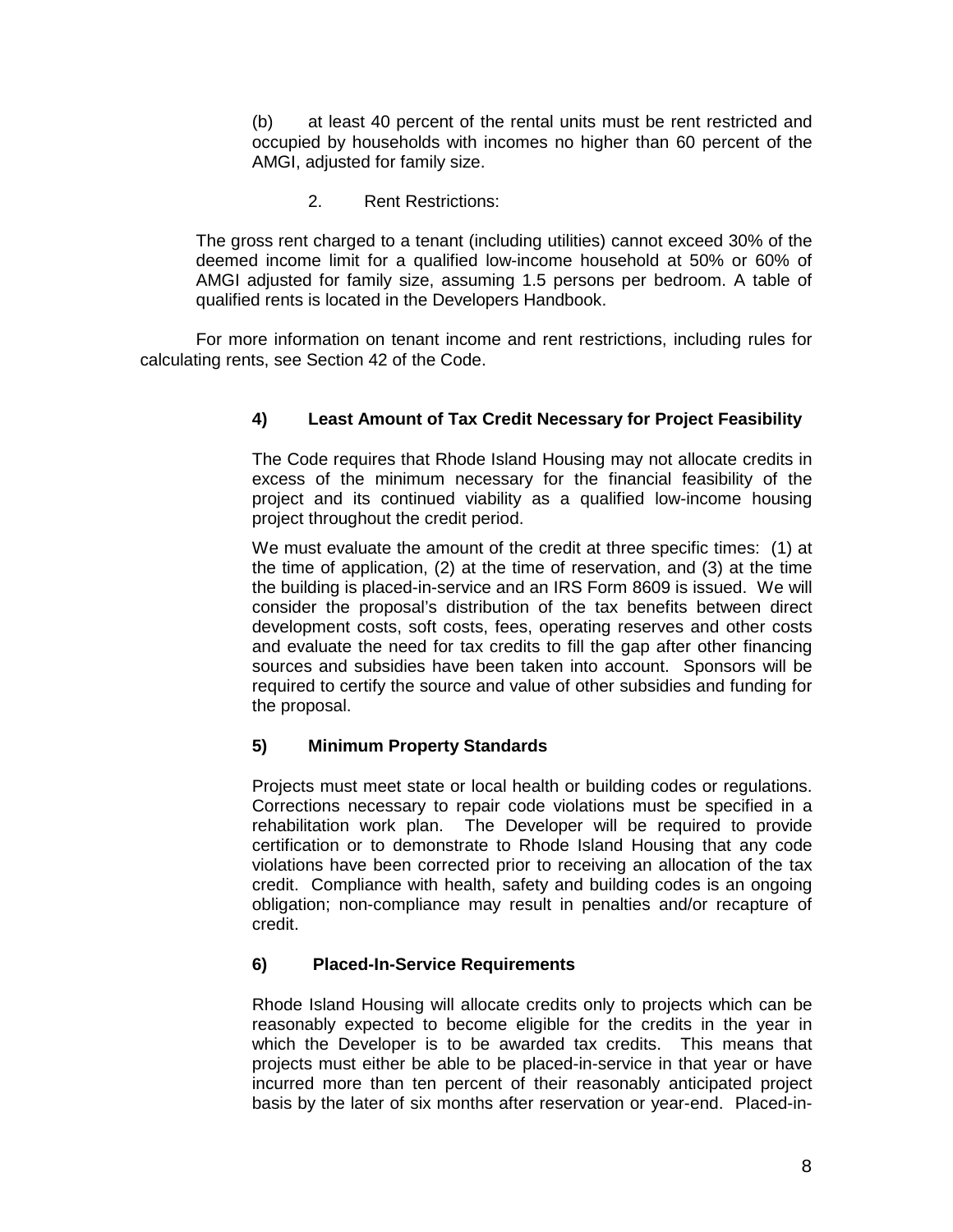service generally refers to the issuance of the first Certificate of Occupancy for each building in the project.

# **7) Minimum Rehabilitation Requirements**

The Code requires that tax credit projects involve minimum rehabilitation expenditures. For a building to be substantially rehabilitated, the expenditures during any 24-month period must be at least the greater of: (a) ten percent of the depreciable basis of the building determined as of the first day of the 24-month period; or, (b) an average of \$3,000 per low income unit. Exceptions may apply for properties acquired from government entities and "expiring use" properties.

# **8) Ten Year Placed In Service Restriction**

To be eligible for the acquisition credit, buildings may not have been placed in service within the last ten years. Generally, a transfer of the building results in a new placed-in-service date if, on the date of the transfer, the building is occupied or ready for occupancy. Exceptions may apply to certain property transfers and expiring use properties. In cases involving the purchase of a development that previously utilized low-income housing tax credits for acquisition, the property may not be eligible for acquisition credit from the second purchase until the completion of the initial 15-year compliance period. Consult with a tax specialist for questions of specific project eligibility.

# **9) Community Service Facilities**

The portion of a residential building used as a community service facility may be eligible for the low income housing tax credit. A community service facility is a facility designed to primarily serve individuals whose income is 60 percent or less of area median income. No more than 10% of the total basis of the building may come from the community service facility portion of the building.

# **10) Market Study**

Prior to closing, Rhode Island Housing requires that a comprehensive market study analyzing the market area, including the depth and breadth of demand, comparable properties and rates, comparable operating expenses, market absorption rates as well as a study of the needs of the prospective population be conducted as a condition of credit allocation. This study will be completed by a disinterested party approved by Rhode Island Housing and at the Developer's expense.

# **11) Native American Housing Assistance**

Assistance provided under the Native American Housing Assistance and Self-Determination Act of 1996 (NAHASDA) will not be taken into account in determining whether a building is federally subsidized for purposes of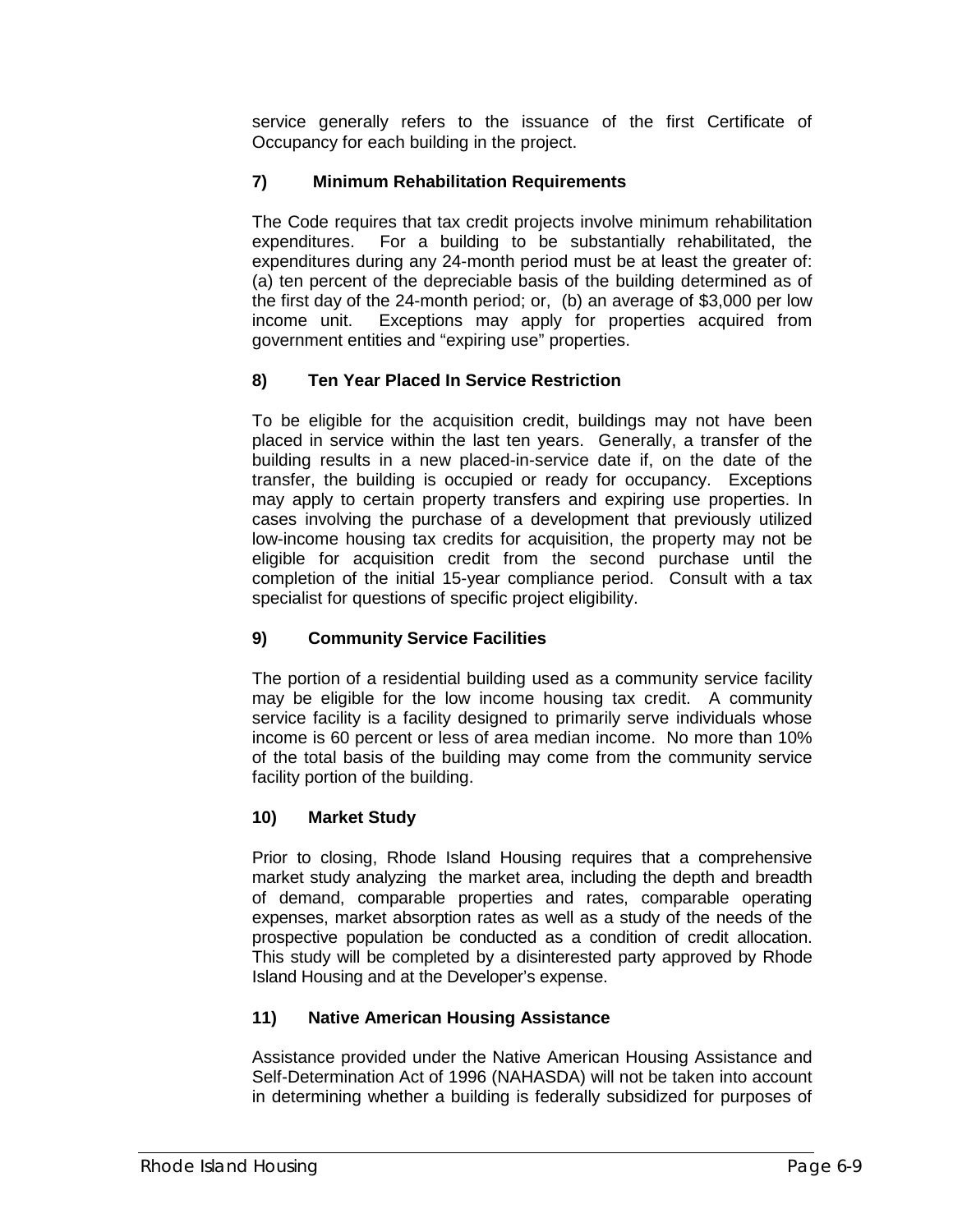the low income housing credit. Therefore, such buildings will qualify for 9% credit as deeper targeting consistent rules consistent with the special targeting for HOME-financed projects are followed (i.e. 40 percent of the units at 50 percent of area median income).

#### **F. HUD Qualified Census Tracts/Difficult-To-Develop Areas**

Projects located in the United States Department of Housing and Urban Development's ("HUD") designated qualified census tracts or difficult-to-develop areas may be eligible for additional tax credits.

QCT are defined as any census tract (or equivalent geographic area) in which at least 50% of the households have incomes of less than 60% of the AMGI **or** census tracts which have a poverty rate of 25 percent or better. HUD periodically publishes the list of new QCTs in Rhode Island.

A difficult-to-develop area is defined as any area that has high construction, land, and utility costs relative to the AMGI. For further information on limitations on these designations, refer to Federal Register 97 54732 volume 62, No. 203. The additional credits available to projects falling within the definitions of either or both of these categories are derived by increasing the project's eligible basis for the new construction or substantial rehabilitation portion of the project by up to 30%. The actual increase in basis is determined at the discretion of the allocating agency pursuant to its analysis of the maximum amount of subsidy necessary to complete the project. The 30% increase is not available for the costs associated with the acquisition portion of any project.

#### **G. HUD Subsidy Layering Guidelines**

All projects submitted to Rhode Island Housing that may receive low-income housing tax credits in combination with any form of HUD housing assistance will be subject to the subsidy layering review guidelines of Section 911 of the Housing and Community Development Act of 1992. These requirements are designed to ensure that participants in affordable multi-family housing developments do not receive excessive compensation by combining various HUD housing assistance with assistance from other federal, state, or local agencies. The guideline standards are divided into three categories: Builder's Profit, Developer's Fee, and Syndication Expenses. HUD has established safe harbor and ceiling standards for each of these categories. Housing credit agencies may perform the subsidy layering review function provided the agency certifies to HUD that it will properly apply the guidelines. Rhode Island Housing has assumed these responsibilities.

In accordance with Section 911 of the Housing and Community Development Act of 1992 and the Published Guidelines for Subsidy Layering, the following standards will be applied to all developments subject to subsidy layering:

1) Builder's Profit - for developments subject to subsidy layering, up to 6 percent of construction costs will be allowed for builder's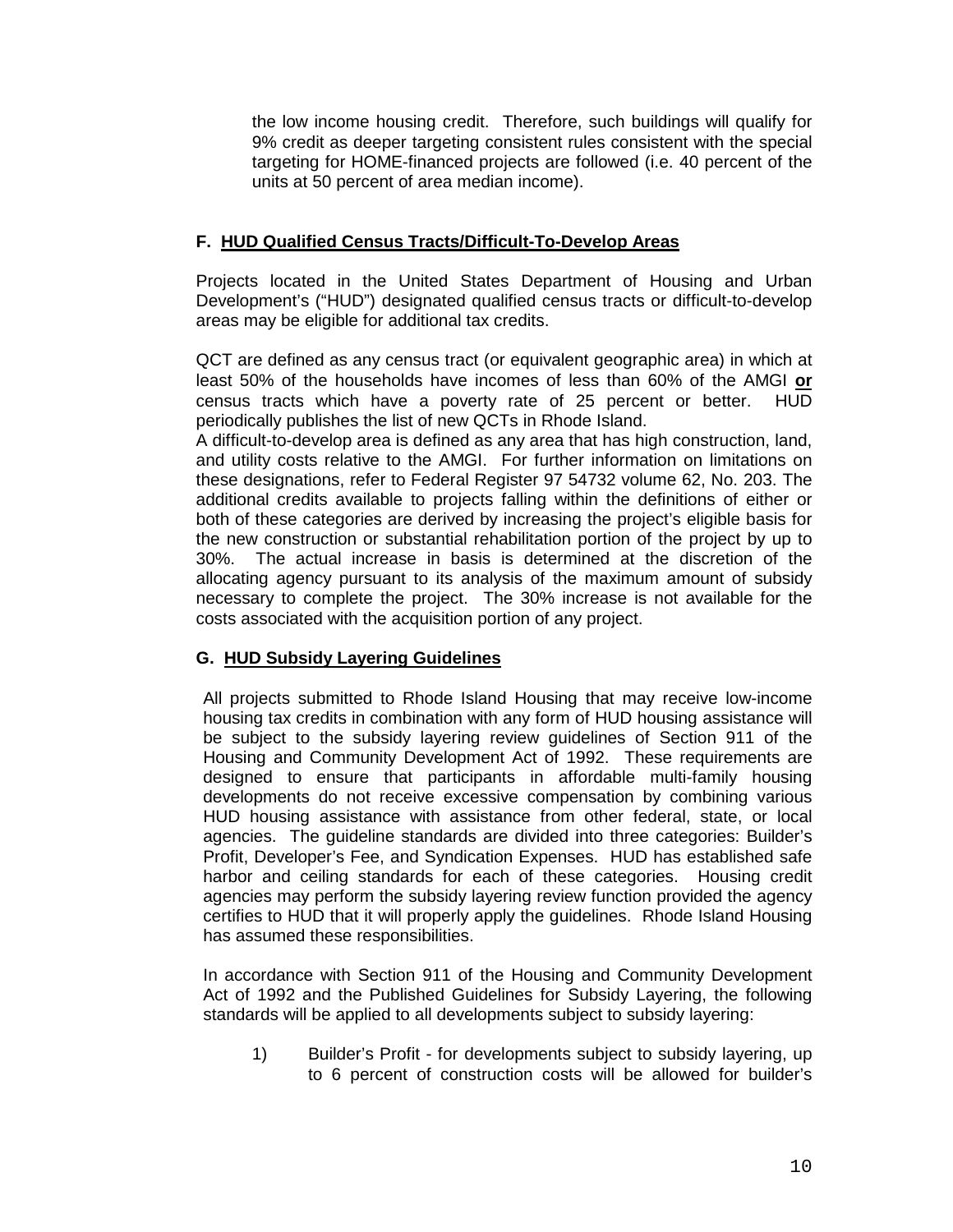profit, 2 percent of construction costs for builder's overhead, and 6 percent of construction costs for general requirements.

- 2) Developer Fees The safe harbor for Developer's fees is 10 percent, including developer overhead, of the total development cost of the project not including developer fee and operating reserve. Rhode Island Housing may approve exceptions to the safe harbor standard and allow developer's fees of up to 15 percent of the total development cost of a project.
- 3) Syndication Expenses The safe harbor limits for syndication expenses, excluding bridge loan costs, are (a) 10 percent of gross syndication proceeds for private offerings and (b) 15 percent of gross syndication proceeds for public offerings. Rhode Island Housing may approve exceptions to these percentages allowing up to 15 percent of gross syndication proceeds for private offerings and up to 24 percent of gross syndication proceeds for public offerings.

In addition for each development, Rhode Island Housing will establish an applicable market rate for equity. This market rate will be used to determine the net syndication proceeds at the project's placed in service date. The rate will be based upon the development's market value, comparable syndications, and/or Rhode Island Housing's estimation of market trends.

#### **H. Single Room Occupancy Units**

Federal law requires that a low-income unit may not be used on a transient basis. In general, tax regulations require a minimum of a six month lease. However, an exception may apply for single room occupancy units that are rented on a month-to-month basis or for longer periods.

#### **I. Housing For the Homeless**

The tax credit has become a substantial resource for transitional housing for the homeless. The portion of a building used to provide supportive services may be included in the qualified basis. Transitional housing for the homeless must contain sleeping accommodations and kitchen and bathroom facilities and be located in a building used exclusively to facilitate the transition of homeless individuals to independent living within 24 months.

#### **J. Handicapped Accessibility**

Tax credit projects must comply with all applicable federal and state statutes and regulations in regard to the operation of adaptable and accessible housing for the handicapped.

#### **K. Affirmative Action/Equal Employment Opportunity**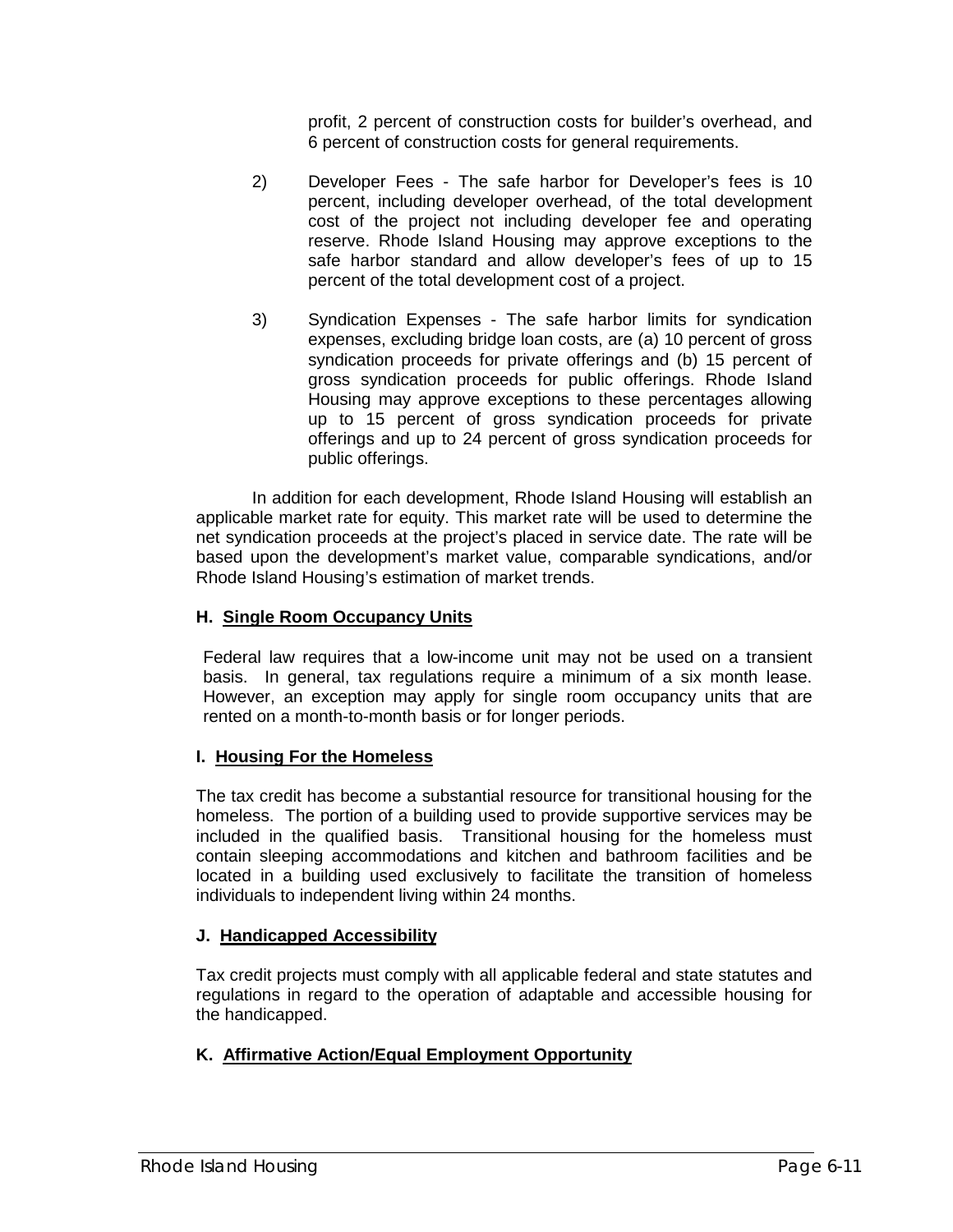Rhode Island Housing is committed to affirmative action and EEO. We have established minimum workforce utilization goals for Minority Business Enterprises and/or Women Business Enterprises ("MBE/WBE"), and monitor construction projects for compliance with these goals. All developments receiving funding under the Rental Production Program must use best efforts to (a) award at least 10% of the total construction contract dollar amount to minority and female owned businesses, and (b) ensure that at least 10% of labor hours for all trades are performed by minorities and/or women. Developers are encouraged to exceed the minimum goals set by Rhode Island Housing. Note that only those businesses included in the Rhode Island Department of Administration's Directory of Certified Minority and Women Business Enterprises will be recognized in measuring the minority and women business and workforce utilization goals. Further note that for purposes of measuring these goals, Rhode Island Housing does not include persons of Portuguese descent as a recognized minority.

All sponsors receiving an allocation of credits from Rhode Island Housing must enter into an Affirmative Action Agreement detailing specific affirmative action goals and definitive, aggressive strategies and action steps to ensure that such goals are achieved.

#### **L. Industry Recommended Standards**

In evaluating and underwriting housing development proposals, Rhode Island Housing applies industry recommended standards developed by the National Council of State Housing Agencies (NCSHA). These NCSHA recommended standards are set forth in the Rhode Island Housing Developers Handbook.

#### **II. APPLICATION PROCESS, RANKING METHOD, & REVIEW CRITERIA – 9% CREDITS**

#### **A. Funding Rounds:**

Rhode Island Housing may hold up to three competitive funding rounds each year. Funding rounds will be announced by Rhode Island Housing via Program Bulletin and/or issuance of Request for Proposals ("RFPs"), and by advertisement in local print media. Rhode Island Housing may adjust the number or timing of funding rounds if required by the passage of federal legislation or adoption of IRS rules and regulations, to accommodate variations in demand for or supply of the credit, or for other compelling circumstances. Rhode Island Housing reserves the right to create an official low income housing tax credit waiting list for proposals which demonstrate considerable merit but for which allocable credit is not available.

During the review period, staff will determine the need for the credit and the financial feasibility of the proposals; however, this determination cannot be considered a warranty by Rhode Island Housing of the feasibility or viability of any proposal. Rhode Island Housing reserves the right to rescind reservations of tax credits for projects in the event that Rhode Island Housing determines that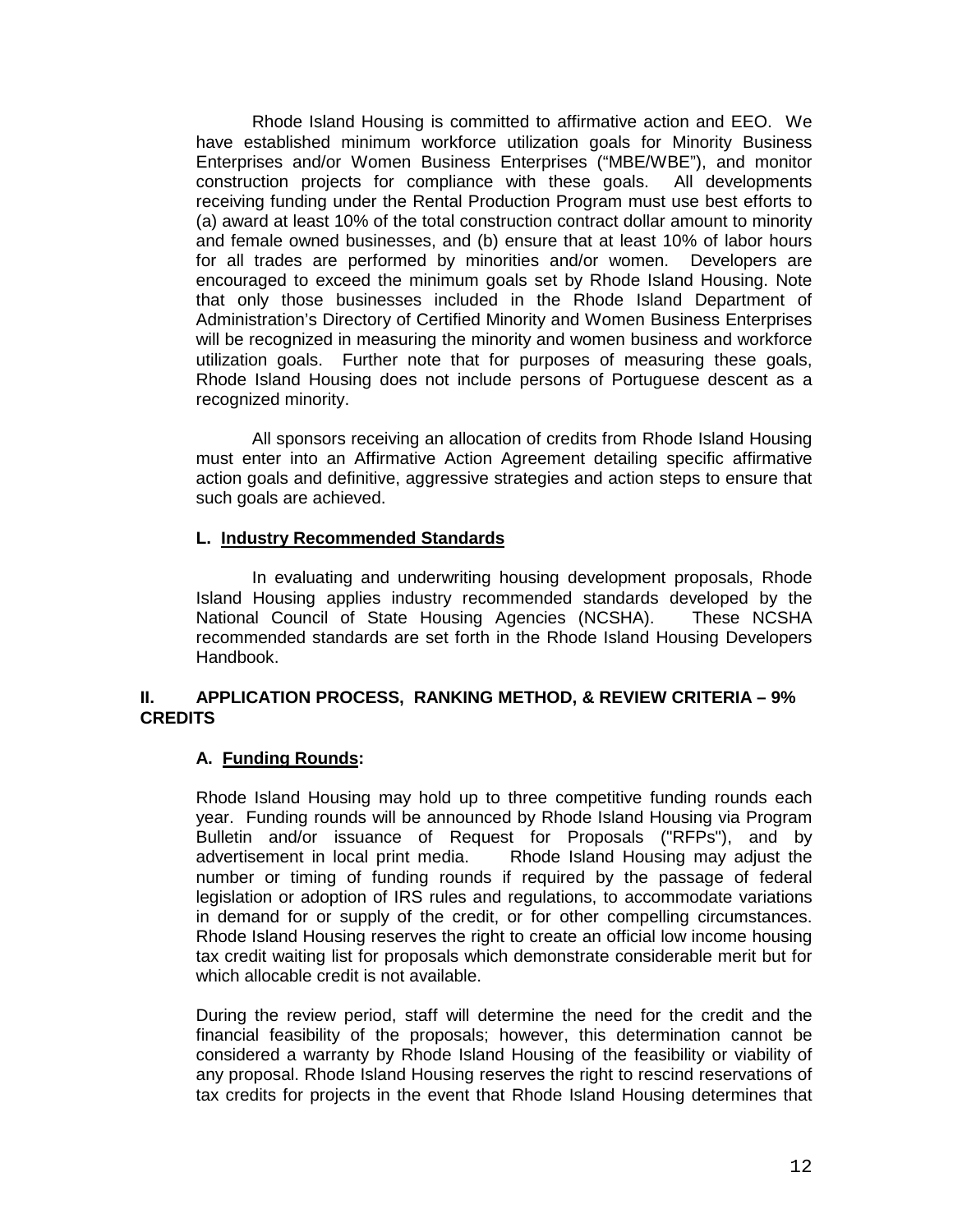the project is unfeasible as proposed or that a change in circumstances has materially altered the proposal as submitted and approved. Any such rescissions shall be in writing and provided to the applicant.

The anticipated schedule for LIHTC reservations is as follows:

# *First Funding Round*

| RFP issuance.                                                   | On or about the first business day in August.                       |  |  |
|-----------------------------------------------------------------|---------------------------------------------------------------------|--|--|
| Proposals submission deadline                                   | The First Friday in October                                         |  |  |
| Rhode Island Housing's Board of Meeting<br><b>Commissioners</b> | Reservation decisions rendered by At the November or December Board |  |  |

# *Second Funding Round (if needed)*

| RFP issuance.                                                                                                             | On or about the first business day in<br>December. |  |  |
|---------------------------------------------------------------------------------------------------------------------------|----------------------------------------------------|--|--|
| Proposals submission deadline                                                                                             | The First Friday in February                       |  |  |
| Reservation decisions rendered by At the March or April Board Meeting<br>Rhode Island Housing's Board of<br>Commissioners |                                                    |  |  |

# *Third Funding Round (if needed)*

# *Dates to be established by Program Bulletin and/or RFP.*

Second and Third funding rounds will be held if necessary to allocate remaining credit or returned credit. Rhode Island Housing reserves the right to limit competition in subsequent competitive funding rounds to proposals that were submitted in the first and/or second competitive funding round.

Rhode Island Housing reserves the right to reserve available credit to award outside of competitive funding rounds to projects which were previously awarded credits and which either have (a) returned their previously awarded credits to Rhode Island Housing for use by other developments pursuant to an agreement with Rhode Island Housing or which (b) qualify for and can demonstrate a need for additional credits to meet project feasibility requirements. Rhode Island Housing reserves the right to award any additional credits received during any year to qualified projects that were previously placed on a waiting list in prior rounds. Rhode Island Housing may consider making a reservation of tax credits for qualified application(s) received outside the context of the first or subsequent funding rounds if tax credits are available from the previous year. In such event, a general priority will be given to projects which best demonstrate readiness to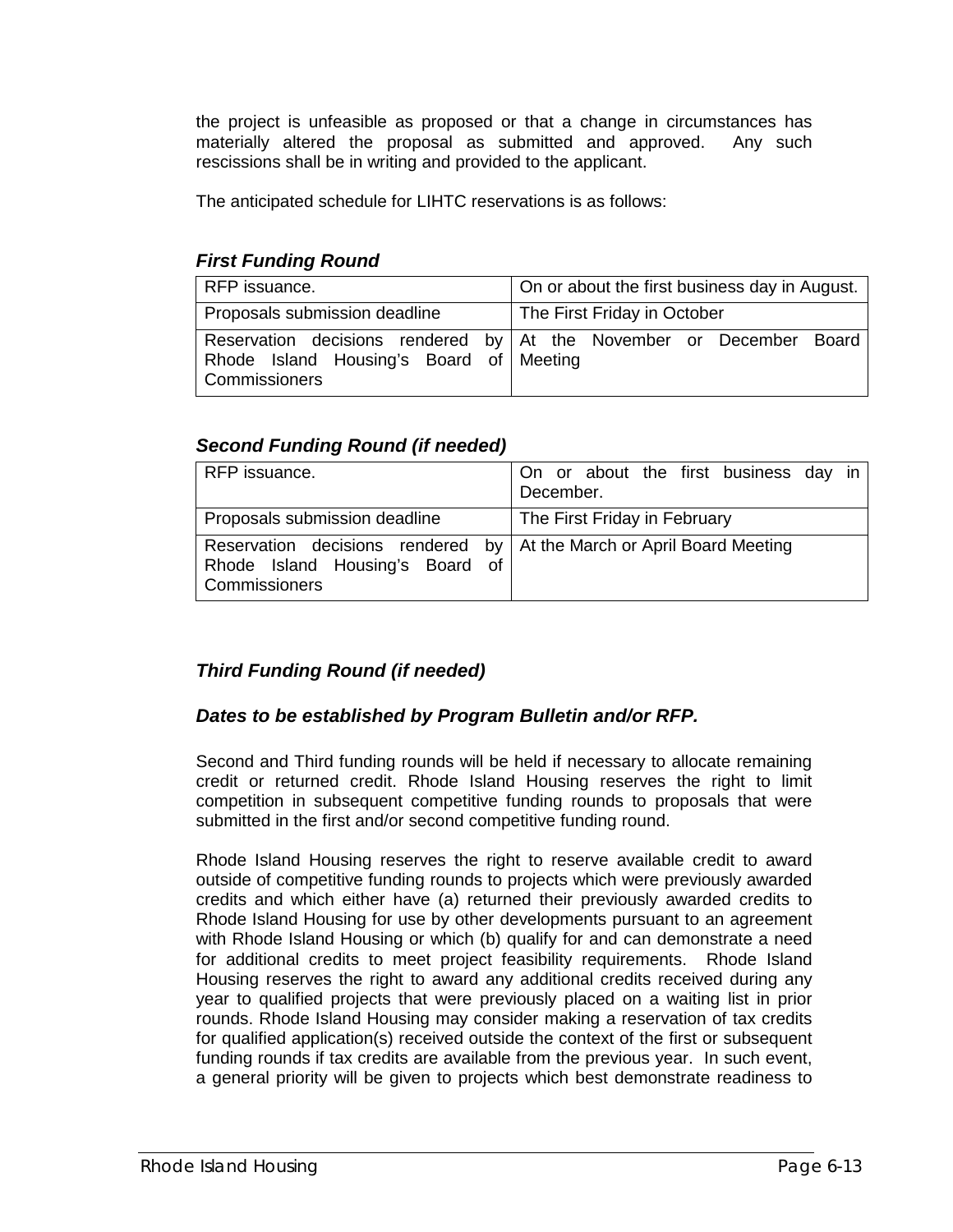proceed, and/or projects which have previously received credit awards from Rhode Island Housing.

#### **B. Project Selection Process:**

Rhode Island Housing's selection process for allocating tax credits is designed to select proposals which address the State's housing needs priorities identified above as well as the federal criteria included in the Tax Code. Proposals will be subject to a comparative evaluation process based on the review criteria stated below. An aggregate assessment ranking will determine the order in which proposals will be funded based on available resources.

In the comparative review process, each proposal will be evaluated against other proposals in the competitive funding round for each review criteria category. An aggregate assessment will be made to consider all aspects of the development proposal and numerical rankings will be made to determine the order of project selection and funding. Factors considered in determining the aggregate assessment ranking include, but are not limited to, the comparative review rankings, demonstrated need, local community needs and priorities, total development cost, industry recommended standards, leveraging outside resources, long-term feasibility, application quality, program compliance and the goals of Rhode Island Housing.

Aggregate assessment rankings in no way guarantee an award of tax credits to a particular development. During proposal review and throughout the tax credit allocation process, Rhode Island Housing will utilize its sound and reasonable judgment and it will exercise its discretion consistent with sensible and fair business practices. Rhode Island Housing reserves the right not to reserve tax credits to any applicant or project, regardless of the proposal's aggregate assessment ranking, if it determines, in its sole and absolute discretion, that 1) a reservation for any applicant or project does not further the purposes and goals set forth in this plan; 2) available resources are not sufficient to fulfill a tax credit request; 3) there exists an over-concentration of projects in a specific geographic location; or 4) there exists an over-concentration of specific production types (e.g. new production, assisted living, preservation or capital upgrades). In addition, Rhode Island Housing reserves the right to adjust aggregate assessment rankings or rescind a reservation of tax credits if there is a material change in the project which adversely affects the achievement of stated goals and/or diminishes the proposal's ability to address documented housing needs.

If Rhode Island Housing allocates low income housing tax credits outside of the priorities and selection criteria set forth in this Allocation Plan, we will provide a written explanation of our decision to the general public.

#### **C. Tax Credit Review Criteria:**

The tax credit allocation review criteria fall into two categories: Threshold Criteria and Comparative Criteria. Generally, only proposals that satisfy the Threshold Criteria will be considered under the Comparative Criteria.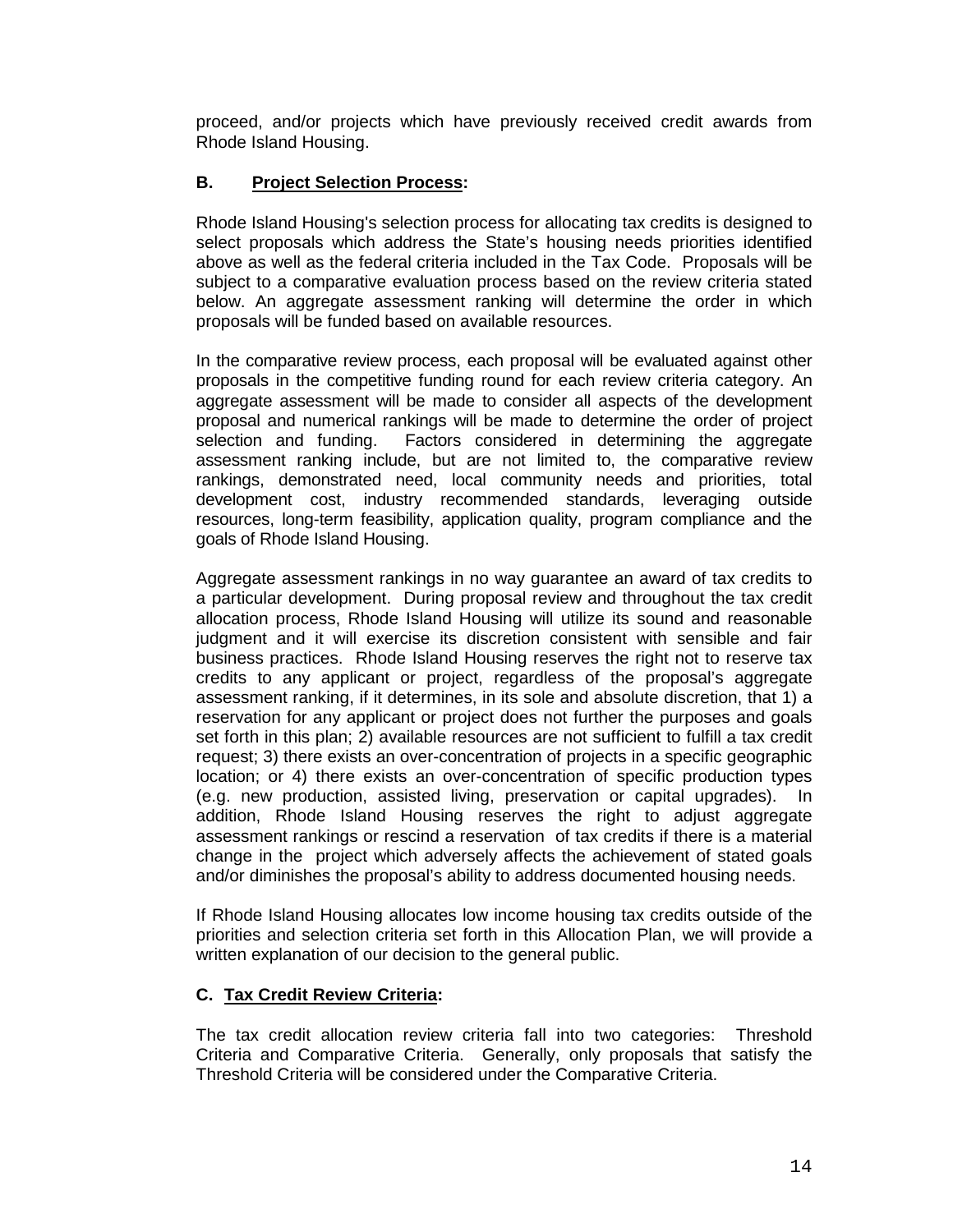# **1. Threshold Criteria**

- a) Site control: All sponsors must demonstrate site control in the form of a deed, current option, purchase and sales agreement, designation from a public authority, or a sound, feasible plan for obtaining site control within the funding period.
- b) Readiness to Proceed: All sponsors must demonstrate readiness to proceed. Such judgments will be made on the basis of evidence of the sponsor's ability to incur more than ten percent of the project's reasonably anticipated eligible basis by the later of six months after reservation or December 31 of the year in which the LIHTCs are allocated; availability or ability to secure in a timely manner all financing commitments required to achieve project feasibility; and likelihood of expeditiously moving the project to construction (based, e.g., on status of acquisition of property, land use and zoning approvals, and environmental/historical reviews).
- c) Creditworthiness and Good Standing: Rhode Island Housing reserves the right to deny tax credits to any proposal where (i) any materially participating entity (owner or management agent) is not in good standing regarding compliance monitoring of other tax credit projects; or (ii) any partner, sponsor or other key development team member has been determined by Rhode Island Housing to be uncreditworthy. Creditworthiness takes into consideration management capabilities, character, and capacity.
- d) Financial Feasibility: Rhode Island Housing reserves the right to deny tax credits to any applicant of a proposal for which adequate funding sources have not been identified for all development costs. While commitments from these sources do not have to be secured before applying for tax credits, the applicant must be able to demonstrate to the allocating agency's satisfaction that the sources identified are reasonably likely to be available to the Developer within a time frame which facilitates readiness to proceed as noted above.
- 2. Comparative Criteria
	- a) Development Team Capacity: The development team will be evaluated for professional capacity to plan, build, market, and operate the proposed development. The performance record of the sponsor, consultant, architect, management agent and contractor will be measured by the quality and quantity of previous development, design, construction and property management efforts, as well as affirmative action records. Each team member is expected to demonstrate satisfactory prior experience on projects of similar scale and complexity; to have satisfactory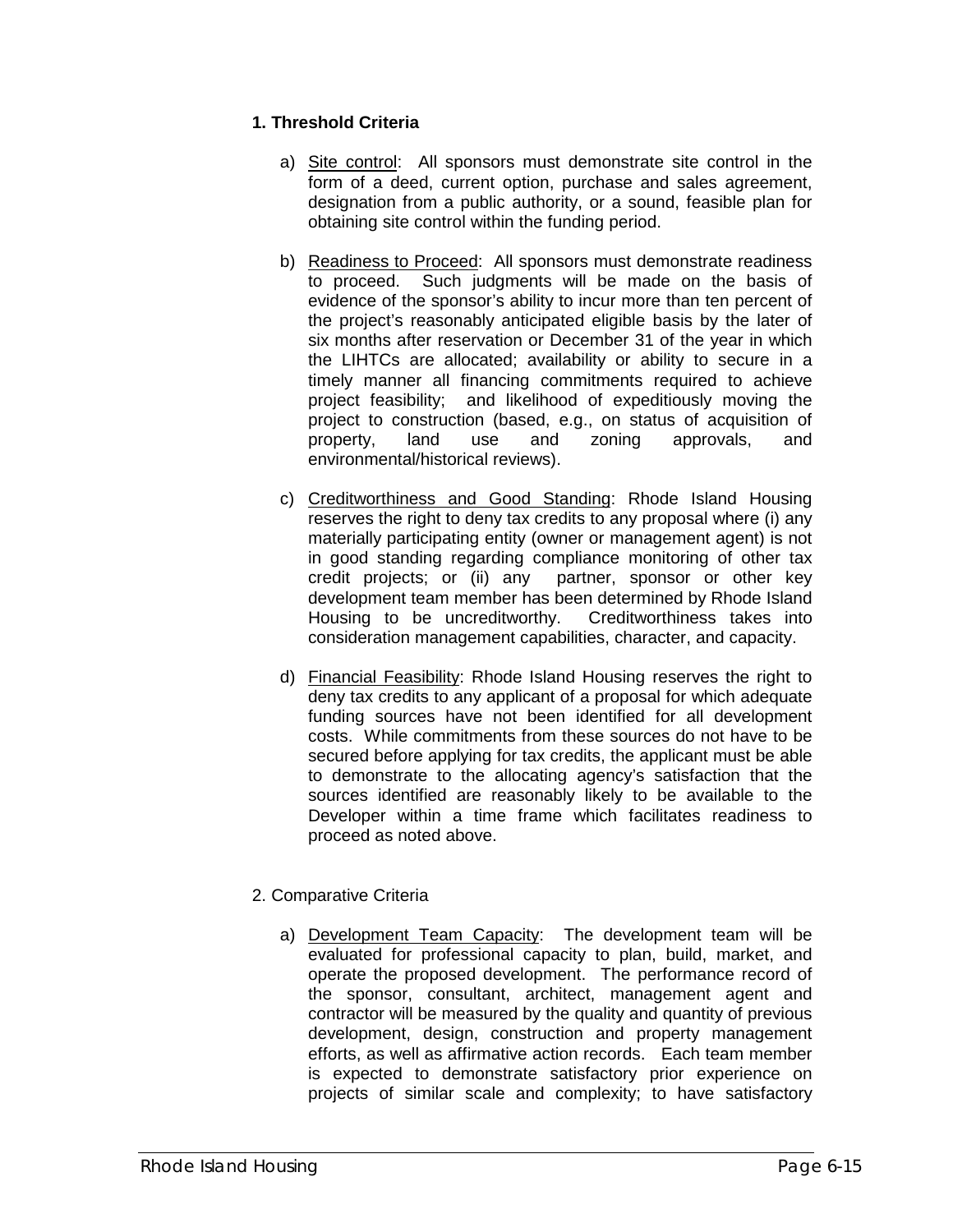professional references; and to devote sufficient staffing and resources to complete the proposed development. If a development team member does not have satisfactory prior experience, a written plan must be submitted to outline how this technical capacity will be achieved. The mortgagor and contractor will also be evaluated for creditworthiness and financial capacity. The composition of a non-profit sponsor's Board of Directors and the tenure of its respective members will be given significant consideration.

For service-enriched housing proposals, development team members will also be evaluated on the basis of demonstrated success in (i) the development, design and construction of housing with supportive services; and (ii) the planning and delivery of services including adequacy of staffing and/or oversight of third party contracts for services.

b) Marketability and Housing Needs: Marketability and housing needs will be evaluated relative to the proposed locality of the development, target market population, rent levels and affordability, project design and amenities. Sponsors will be required to demonstrate marketability and housing needs through such documentation as: letters of local support; information on market comparables; information on the supply and quality of the existing housing stock and rent burdens; information on other planned development/revitalization activity in the area; assessment of potential market cannibalization of existing subsidized housing developments; local demographics (including income, age and any special needs characteristics); marketing and outreach strategies; and information demonstrating that the proposed location is appropriate for the target population in terms of environment, quality, proximity to services, and attractiveness of the site and its surroundings.

Developers are encouraged to set rents so that the proposed rents are affordable to residents in a given location and not simply set at the program's maximum rents. One aspect of a development's marketability is to have rents that are affordable and attractive to prospective tenants. Therefore, additional consideration will be given to projects that demonstrate that the proposed tax credit rents are below rents of comparable, unassisted units in the market.

c) Site and Design Factors: The proposed site, including any existing improvements, must support the market population in terms of desirability of location; environmental quality; adequacy of utilities and transportation; proximity to civic, social and commercial services; and appropriateness of the proposed development to the specific site (e.g., conformance with neighborhood character and land use patterns; impact on surrounding area; extent to which the proposal furthers local revitalization efforts; visual impact).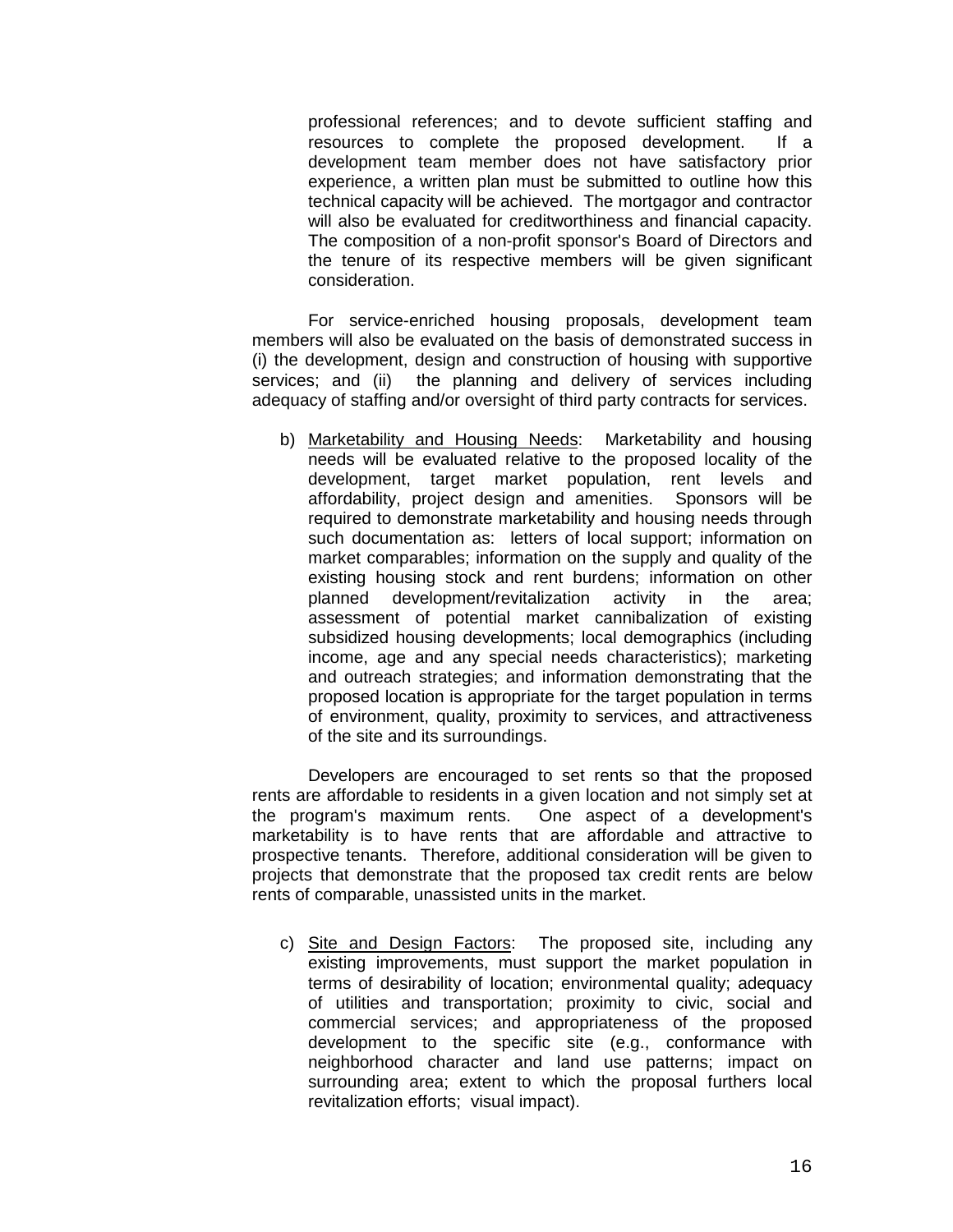In addition, site conditions will be evaluated in terms of suitability for construction or rehabilitation. For new construction, ledge, wetlands, existence of subsurface contamination, grade, and soil suitability are typical considerations. For rehabilitation, existing structural conditions, ease or difficulty of adaptations, abatement of hazardous materials, appropriateness of existing buildings, layout and site plan for the proposed resident population will be considered. Zoning and historic district restrictions will be considered in all cases.

The proposed scope of work will be evaluated to ensure that it is comprehensive and will provide for the long-term viability of the housing development, its utility, and the systems of the structure(s). The proposal will also be evaluated based on its potential to meet Rhode Island Housing design standards including: conformance with applicable laws, regulations, and code requirements; satisfactory architectural treatment and sensitivity in scale and character with surrounding buildings; appropriateness of the building and unit plans, site design, and amenities to the target population; use of materials and energy conservation measures to enhance durability and operating cost efficiency; and adequacy of estimated construction costs to complete the proposed scope of work.

One of the objectives in making program funds available to a Developer is to produce developments of quality construction and livable design that will enhance the communities in which they are built. All developments to be financed through Rhode Island Housing must meet the requirements set forth in Rhode Island Housing's Design and Construction Submission Guide.

#### **d) Financial Analysis**

1) Management Plan/Operating Budget: Operating budgets will be reviewed to determine adequacy and reasonableness of each expense line item, including but not limited to management fees, maintenance and administrative costs, replacement reserves, taxes, insurance, and costs of any planned tenant services. Proposed management agents and management plans will be reviewed to determine the acceptability of planned procedures for managing the development's operations. For service-enriched housing proposals, management plans will also be reviewed for demonstrated appropriateness and sufficiency of planned services for the target population, the inclusion of a cohesive, wellconceived and financially feasible service program, and the organizational capacity of the service provider(s) to deliver the proposed services. As part of the required management plan, an affirmative fair housing marketing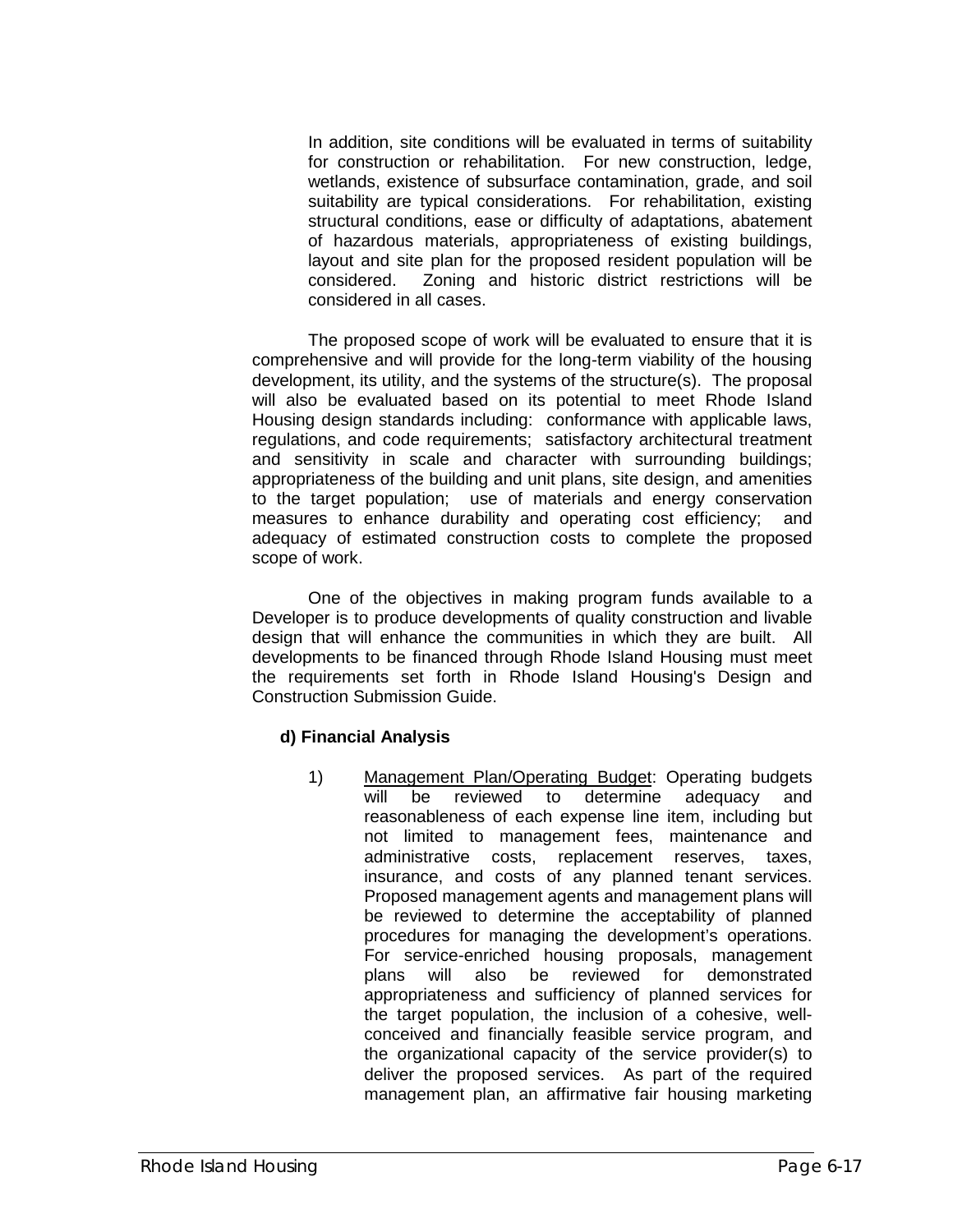plan will be required to identify those eligible groups least likely to apply for residency at the proposed development and devise a strategy for attracting them.

- 2) Development and Construction Costs: Development and construction costs will be reviewed for adequacy and reasonableness in accordance with the guidelines established in the underwriting guidelines of the Rhode Island Housing Developers Handbook.
- e) Satisfaction of State Housing Needs: Additional consideration will be given to proposals which address the State's housing needs as well as Rhode Island Housing's programmatic policies and objectives such as:

1) Production: Production of new units is considered the creation of additional affordable housing stock not currently existing in the community, the construction of assisted living housing, or conversion of existing housing to assisted living. Production may also take the form of preserving existing state or federally-subsidized housing which is at risk of being lost from the affordable housing inventory and for which no federal preservation resources exist. Capital upgrades to existing affordable housing developments may also be considered for production. Any proposal that calls for the reduction of affordable rental units will be discouraged. Loss of existing subsidized affordable units must be accompanied with a plan for one for one replacement of affordable rental units.

2) Housing Development Types: Priority will be given to projects involving the substantial rehabilitation of deteriorated residential properties. (For purposes of this criteria, substantial rehabilitation entails construction/rehabilitation costs in excess of fifty percent (50%) of replacement value.) Priority will also be given to projects involving new construction in conjunction with demolition of blighted structures or where few rehabilitation alternatives exist. Consideration will be given to projects intended for eventual tenant ownership and for projects which utilize sites of critical importance, such as an in-fill property or historic building (as evidenced by planning documents of a city or town, historic commission, community association or other group). Proposals that entail the reuse or conversion of existing residential property to better serve residents will also be considered.

3) Provision of Housing for Lowest Income Populations: Priority will be given to those projects, which provide housing for populations with incomes below 45% of Area Median Gross Income, adjusted for family size.

f) Leveraging/Cost Effectiveness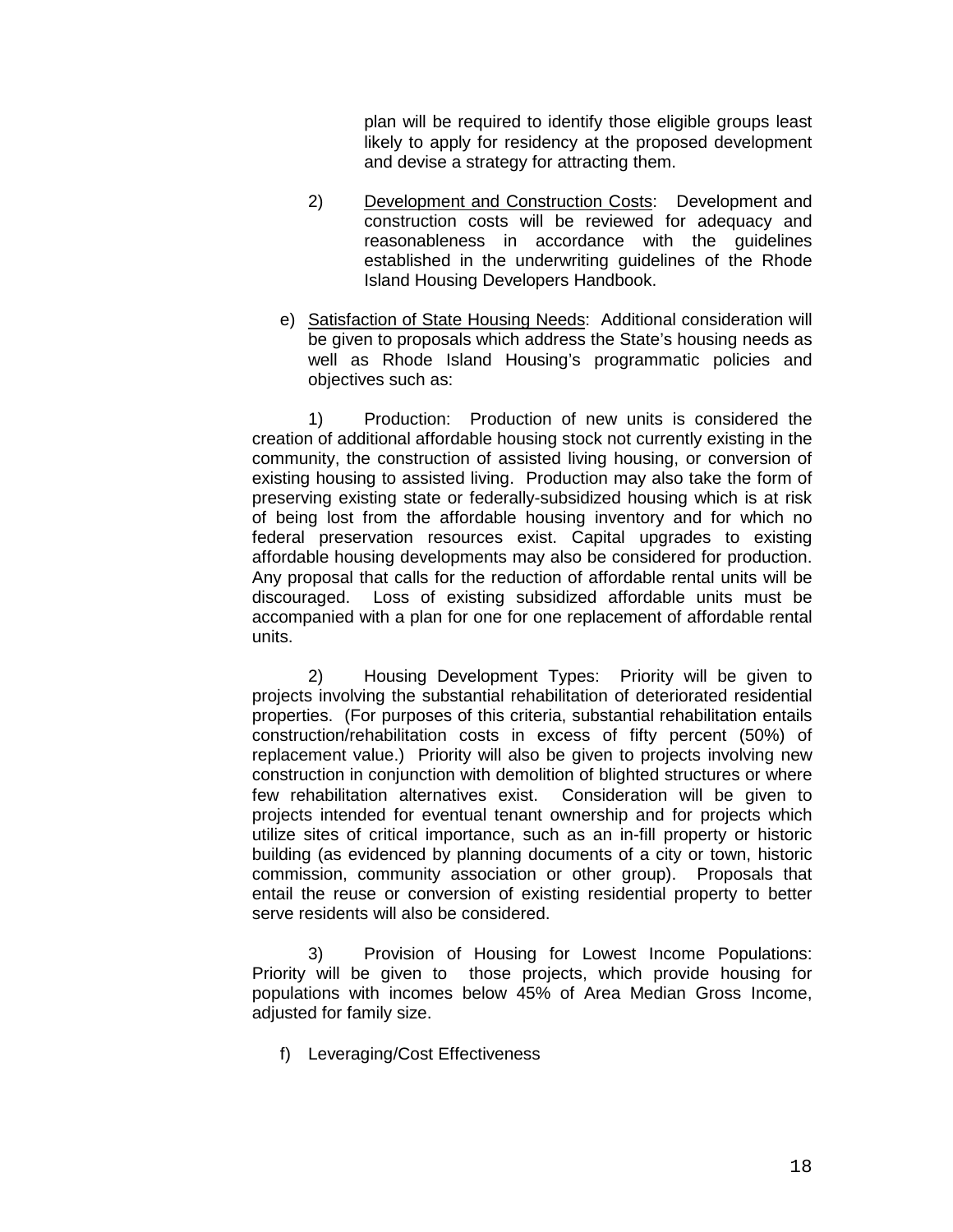Projects which require the least amount of Rhode Island Housing Targeted Loan funds and Rhode Island Housing HOME funds will be given strong consideration.

Proposals which can achieve feasibility at total development costs which are reasonable, in Rhode Island Housing's determination, on a per unit or per square foot cost without sacrificing construction scope and quality will be given strong consideration.

g) Community Impact: Consideration will be given to projects which address the State's housing needs, Rhode Island Housing's programmatic policies and objectives and which enhance neighborhood revitalization and housing opportunities in local communities. Factors considered include:

1) Geographic Location: Consideration will be given to projects located in areas with little or no (less than 2.5%) existing subsidized family housing and in cities or towns which have high rent burdens, dilapidated housing stock, and long housing waiting lists as indicated by the State's Consolidated Plan and/or local housing authority data.

2) Neighborhood Revitalization Projects: Applicants are strongly encouraged to demonstrate how the proposed housing contributes to an overall plan to revitalize the neighborhood. This could include an analysis of available supportive services, economic development activities, community safety, and recreational services among others. Applicants should demonstrate how the housing will enhance the neighborhood's revitalization as well as how the housing will be supported by available services in the community. Priority will be given to projects that implement Rhode Island Housing's approved Neighborhood Revitalization Plan.

3) Local Support: Consideration will be given to projects demonstrating substantial local support, from either local officials, community development staff, community-based organizations, business groups, etc.

4) Affirmative Action Achievements: Strong consideration will be given to proposals which have 1) State-certified MBE or WBE development team members; 2) sponsors and/or contractors who have achieved a minority or women business utilization record of 20% of total contract dollars on at least one project with a contract amount of at least \$500,000 within the last 5 years; or 3) sponsors and/or contractors who have achieved a minority and women workforce utilization goal of at least 20% of total workforce hours on at least one project with a contract amount of at least \$500,000 within the last 5 years.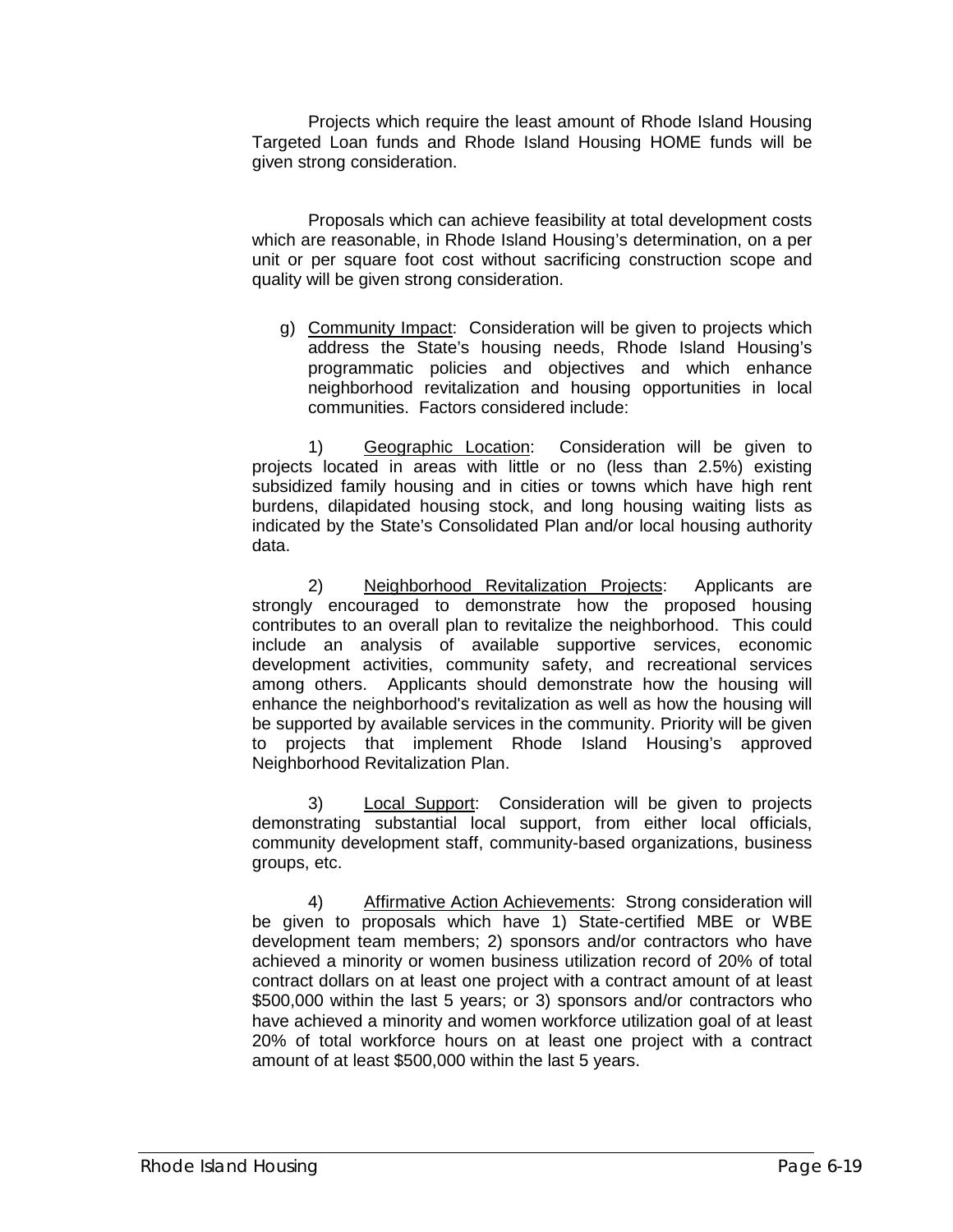5) Responsiveness to Local Housing Needs: Priority will be given to those projects which are demonstrated to be responsive to housing needs in a particular community including tenant populations with special needs and tenant populations of individuals with children. Proposals which provide appropriate and needed supportive services for residents in conjunction with a housing component will be given strong consideration.

#### **D. Non-Profit Set-Aside, 9% Credits**

In accordance with Section 42(h)(5)(B) of the Code, Rhode Island Housing will set-aside a minimum of ten percent of the total tax credit allocation available for qualified non-profit organizations that materially participate as determined by Rhode Island Housing in the development and management of the project throughout the compliance period under the meaning of the Code. These credits will be administered in the same manner as tax credits allocated to for-profit developers. While providing for a minimum set-aside, this provision will not impose a ceiling on the total percentage of credits which may be allocated to non-profit entities.

In order to qualify for credits from the non-profit set-aside, organizations must certify that they are a qualified non-profit organizations.

#### E. Assisted Living Program

Low-income housing tax credits, both from the state cap, and outside the state cap (available through tax-exempt bond financing) are available to applicants proposing assisted living developments.

#### **III. TAX-EXEMPT FINANCINGS WITH 4% CREDIT:**

While proposals utilizing tax-exempt bond financing with 4% credit will not be required to participate in a competitive funding process, all development proposals will be obligated to meet the requirements of the Qualified Allocation Plan and Developers Handbook. These requirements include, but are not limited to, satisfactory underwriting review by Rhode Island Housing; restrictions on general requirements, builder's overhead and profit, legal fees, and management fees; basic design and construction standards; and the payment of underwriting, compliance monitoring, and tax credit allocation fees.

#### **IV. UNDERWRITING GUIDELINES**

Rhode Island Housing has developed standards for construction costs per square foot and general contractor fees in addition to guidelines for development costs, reserve requirements, developer's fees, consulting and legal fees. These guidelines must be incorporated into all proposals requesting low income housing tax credit and can be found in the Rhode Island Housing Developers Handbook.

#### **V. COMPLIANCE MONITORING**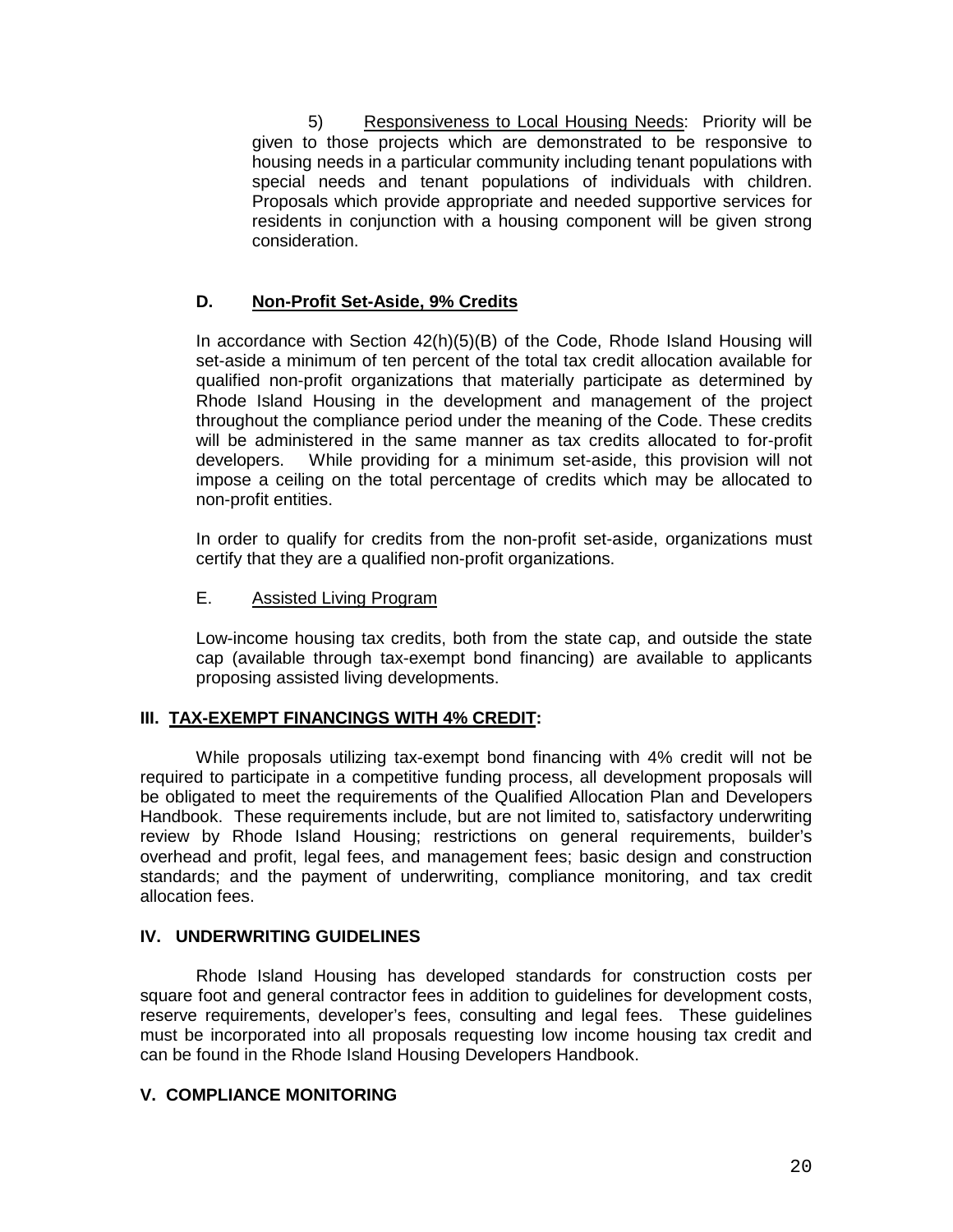The IRS requires that the allocating agency monitor compliance with Section 42 of the Code and all applicable regulations on a project-by-project basis. This requirement became effective January 1, 1992 and applies to all buildings for which the low-income housing tax credit is, or has been, allowable at any time. Rhode Island Housing may perform compliance monitoring or may contract with an agent to perform this function. The monitoring procedure includes provisions for record keeping and record retention, annual certification and review, on-site records review, building inspection and notification to Owners and the IRS of non-compliance. Please refer to Rhode Island Housing's Compliance Monitoring Manual (the "Compliance Manual") for detailed monitoring requirements.

The compliance monitoring procedure is adopted pursuant to the Code. Rhode Island Housing or its agent reserves the right to amend this procedure as may be necessary or appropriate to conform to applicable changes in the Code or regulations. In addition, Rhode Island Housing or its agent may adopt further monitoring forms and procedures as part of its Compliance Manual or as otherwise deemed appropriate.

APPLICANTS AND OWNERS ARE ADVISED THAT COMPLIANCE WITH THE REQUIREMENTS OF SECTION 42 OF THE CODE IS THE RESPONSIBILITY OF THE OWNER OF THE DEVELOPMENT. MONITORING OF THE DEVELOPMENT BY RHODE ISLAND HOUSING OR ITS AGENT DOES NOT IN ANY MANNER AFFECT, MODIFY, OR SUBSTITUTE FOR THIS RESPONSIBILITY. MONITORING BY RHODE ISLAND HOUSING OR ITS AGENT DOES NOT CONSTITUTE A DETERMINATION OF ANY KIND REGARDING THE DEVELOPMENT'S ELIGIBILITY FOR THE TAX CREDIT UNDER SECTION 42 OF THE CODE.

# **A. Recordkeeping and Record Retention**

Recordkeeping: For each year in the compliance period, which is equal to fifteen taxable years beginning in the first year the tax credit is taken, the Owner shall maintain records for each building in the project showing the:

- 1. Total number of residential rental units in the building (including the number of bedrooms and the size in square feet of each residential rental unit).
- 2. Percentage of residential rental units in the building that are lowincome units as defined by Section 42(g), and the size in square feet of each low-income unit.
- 3. Rent charged on each residential rental unit in the building (including any utility allowance).
- 4. Number of occupants in each low-income unit if the rent is determined by the number of occupants per unit under Section 42(g)(2) (as in effect prior to 1989 amendments).
- 5. Annual income certification for each low-income tenant per unit.
- 6. Documentation to support each low-income tenant's income certification (for example, a copy of the tenant's federal income tax returns, W-2 Form, and/or verification from a third party such as an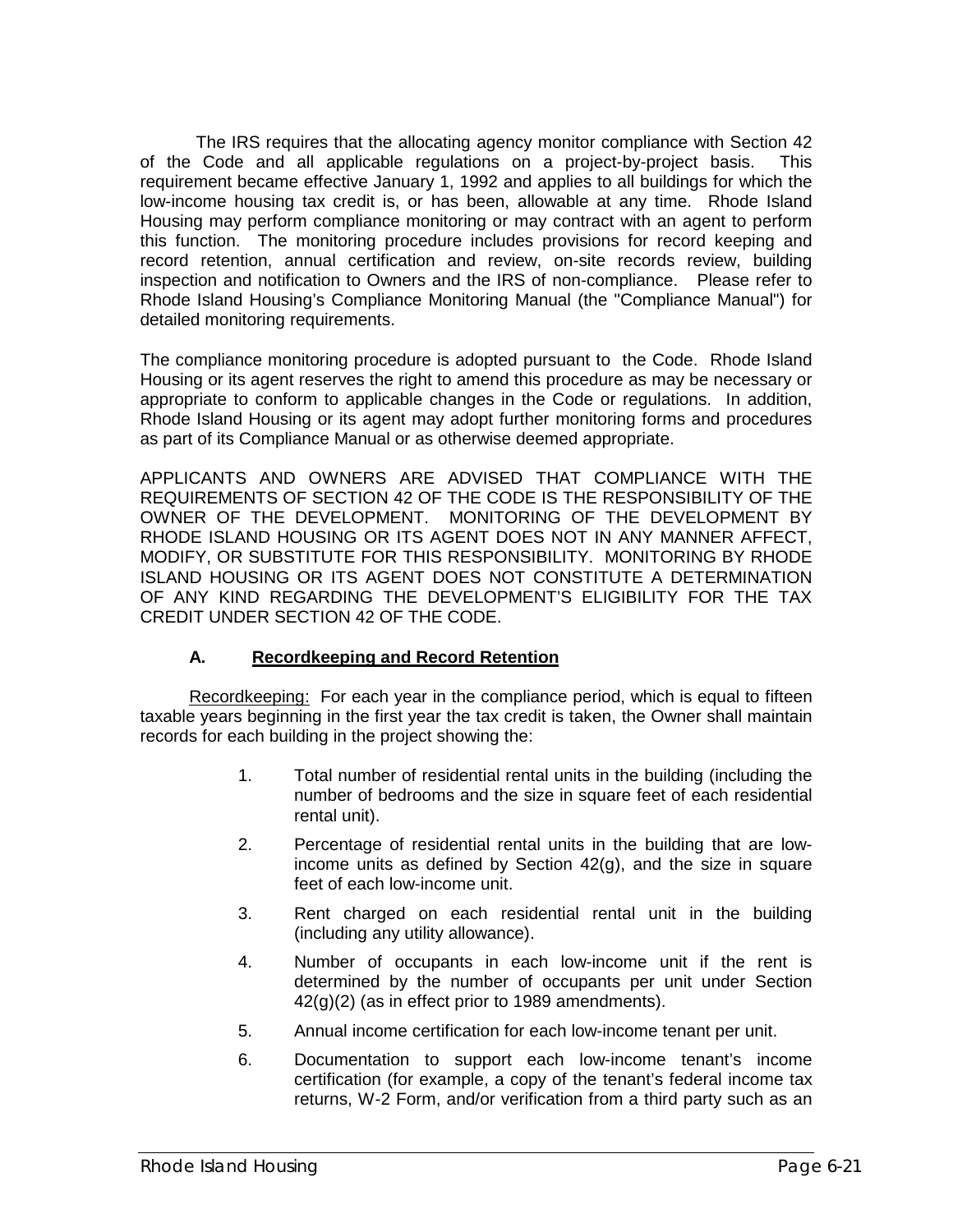employer or a state agency paying unemployment compensation). Tenant income is calculated in a manner consistent with the determination of annual income under Section 8 of the United States Housing Act of 1937 ("Section 8"), not in accordance with the determination of gross income for federal income tax liability. In the case of a tenant receiving housing assistance payments under Section 8, documentation from the public housing authority administering the assistance stating to the Owner of the building that the tenant's income does not exceed the applicable income limit under Section 42 (g) is sufficient for income certification purposes.

- 7. Each low-income vacancy in the building and information that shows when, and to whom, the next available units were rented.
- 8. Eligible basis and qualified basis of the building at the end of the first year of the credit period.
- 9. Character and use of the non-residential portion of the building included in the building's eligible basis under Section 42(d).

Record Retention: The Owner shall retain records relative to the first year of the credit period for at least six years beyond the due date (with extensions) for filing the tax return for the last year of the compliance period of the building. The Owner shall retain the records described above for all subsequent years in the compliance period for at least six years after the due date (with extensions) for filing the federal income tax return for that year.

Additionally, for each year that the Agreement remains in effect after the compliance period, the Owner shall retain records adequate to demonstrate compliance with the terms and conditions of the Agreement, including, but not necessarily limited to, income of tenants and rents charged at the development. The Owner shall retain the records pertaining to a particular year for at least six years following the close of that year.

#### **B. Annual Certification Review**

Submission of Certification: The Owner of every project that has received tax credits must submit to Rhode Island Housing by January 15th of each year during the compliance period an Owner's Annual Certification along with the annual development report. In this document, the Owner shall certify to Rhode Island Housing, under the penalty of perjury, whether for the preceding 12-month period:

- 1. The project was continually in compliance with the terms and conditions of its Agreement with Rhode Island Housing.
- 2. The project met either the 20-50 test under Section  $42(q)(1)(A)$  or the 40-60 test under Section 42(g)(1)(B), whichever minimum setaside test was applicable to the project. (The 20-50 Test means that a minimum of 20% of the project's units were set-aside for tenants at 50% of the AMGI at tax credit restricted rent levels. The 40-60 test means that a minimum of 40% of the project's units were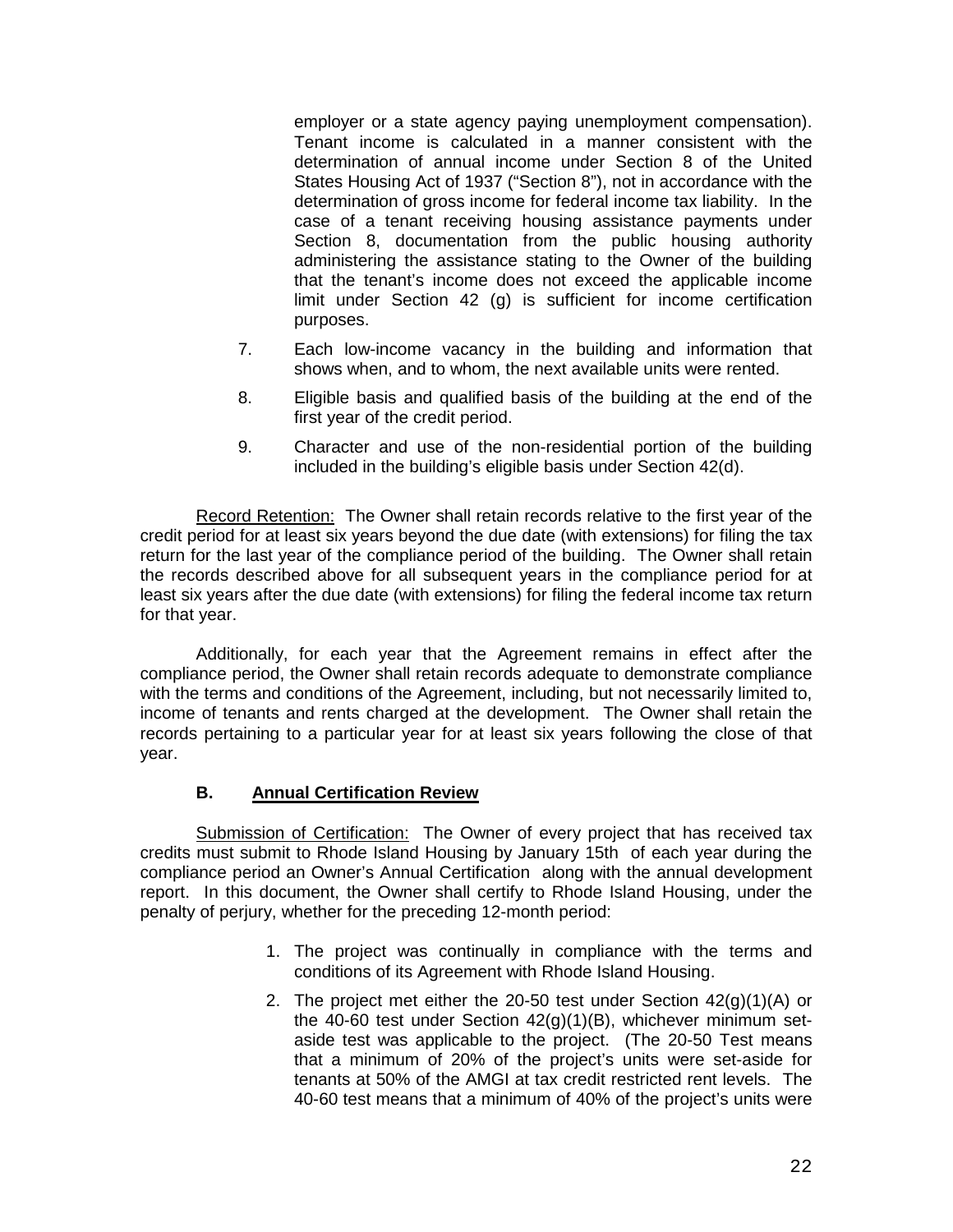set-aside for tenants at 60% of the AMGI at tax credit restricted rent levels).

- 3. There was any change in the applicable fraction as defined by Section 42(c)(1)(B) of any building in the project, and if there was a change, a description of that change.
- 4. The Owner has received an annual income certification from each low-income tenant, and documentation to support that certification; or in the case of a tenant receiving Section 8 housing assistance payments, that the Owner has received a statement from a public housing authority that the tenant's income does not exceed the applicable income limit under Section 42(g).
- 5. Each low-income unit in the project was rent-restricted under Section 42(g)(2).
- 6. All units in the project were for use by the general public (as defined in Treasury Regulation 1.42-9), including the requirement that no finding of discrimination under the Fair Housing Act, 42 U.S.C. 3601-3619, occurred on the project, and all units used on a nontransient basis (except for transitional housing for the homeless as described in Section 42(i)(3)(B)(iii)).
- 7. Each building in the project was suitable for occupancy, taking into account local health, safety and building codes.
- 8. There was any change in the eligible basis (as defined in Section 42(d)) of any building in the project, or there was a change, and information regarding the nature of that change.
- 9. All tenant facilities included in the eligible basis under Section 42(d) of any building in the project were provided on a comparable basis without charge to all tenants in the building.
- 10. If a low-income unit in the project became vacant during the year, reasonable attempts were made to rent that unit or the next available unit of comparable or smaller size to tenants having a qualifying income before any units in the project were or will be rented to tenants not having a qualifying income.
- 11. If the income of tenants of a low-income unit in the project increased above the limit allowed in Section  $42(q)(2)(D)(ii)$ , the next available unit of comparable or smaller size in the project was or will be rented to tenants having a qualifying income.
- 12. An extended low-income housing commitment as described in Section 42(h)(6) was in effect (for buildings subject to Section 7108(c) of the Revenue Reconciliation Act of 1989).

In addition, the Owner must submit completed IRS Form 8609 {with Parts I and II (the top and bottom sections) completed} to Rhode Island Housing for every building in the project for the first year of the compliance period. For every year of the compliance period thereafter, the Owner must submit Schedule A of Form 8609 for every building in the project. The Owners of all low-income housing projects will also be required to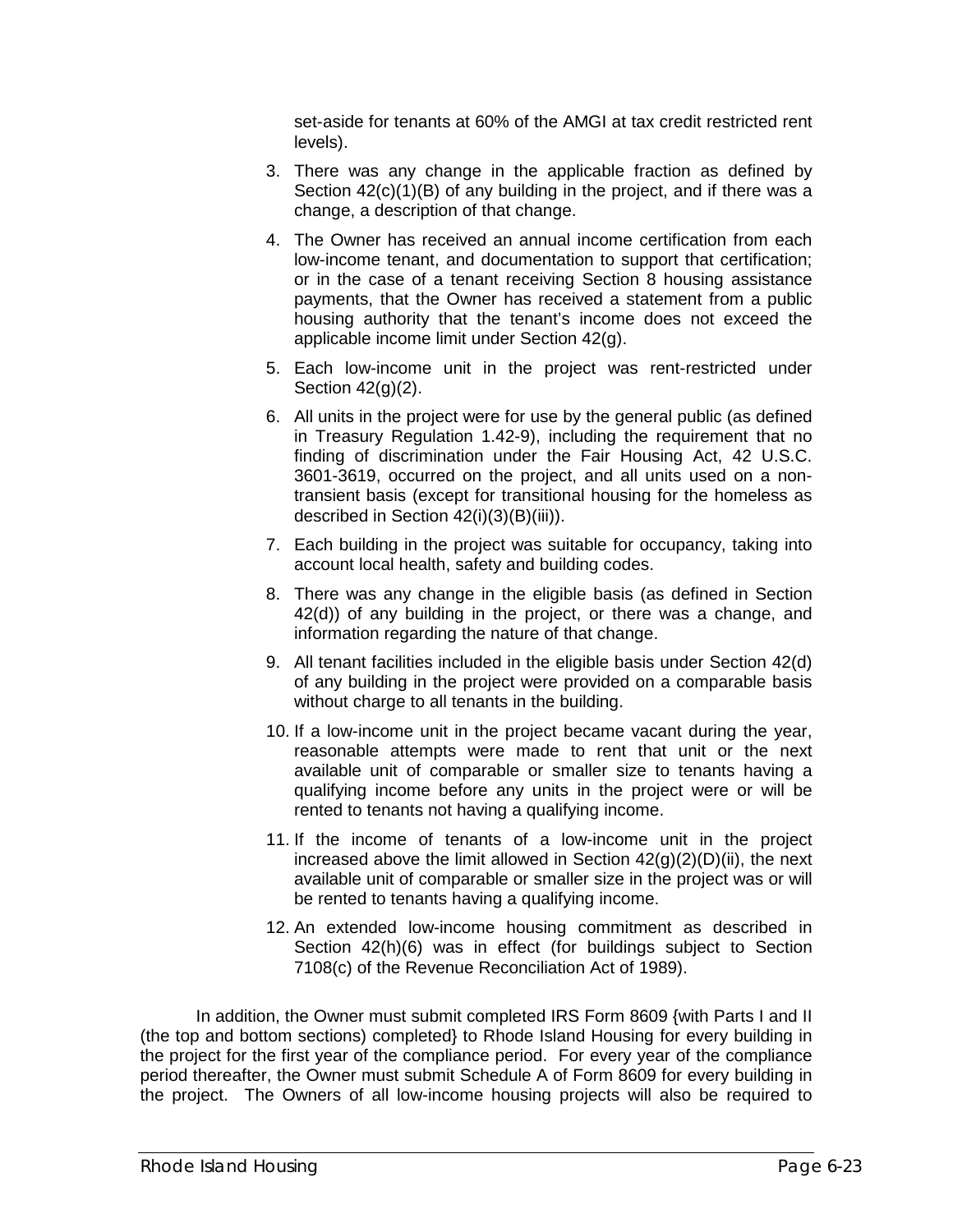submit to Rhode Island Housing at least once each year information on tenant income and rent for each low-income unit, in the form and manner designated by Rhode Island Housing. Rhode Island Housing reserves the right to require Owners of all low-income projects to submit additional information as it deems necessary.

Review of Certification: Rhode Island Housing will review the certifications submitted by Owners for compliance with the requirements of Section 42 for all tax credit projects, including those buildings financed by the USDA Rural Housing Services ("USDA RHS") under its Section 515 Program, and buildings of which at least 50% of the aggregate basis (including land and the building) is financed with the proceeds of tax-exempt bonds and administered by Rhode Island Housing.

The submission and review of certifications described above shall be made at least annually covering each year of the compliance period beginning with the first year the tax credit is taken. Rhode Island Housing reserves the right to continue monitoring for any additional term that the Declaration of Land Use Restrictive Covenants remains in effect.

Recertification Waivers: The issuance of an allocating agency statement required for the Waiver of Annual Income Certification (Revenue Procedure 94-64) will only be considered by Rhode Island Housing in cases where the low-income development has 100% Section 8 project-based assistance. Developments utilizing low income housing tax credits only will not be considered for this waiver statement.

#### **C. Records Review**

In accordance with Section  $1.42 - 5(c)(2)(ii)(B)$ , all projects will be included for a potential records review during the first year of the compliance period. Rhode Island Housing will conduct an on-site records review of all tax credit projects each year. In each of the projects, the records of at least 20% of the low-income units will be examined on the anniversary of the project's placed-in-service date. Rhode Island Housing may elect to audit any higher amount if it deems appropriate.

The records inspection will include an examination of the annual income certification, the documentation the Owner has received to support that certification, and the rent record for each low-income tenant in at least 20% of the low-income units.

The Owner must have definitive documentation to support the income certification. In the case of a tenant receiving Section 8 housing assistance payments, a letter from the local housing authority will only be accepted if that statement notes the tax credit income limit for the tenant's family size in that municipality and states that the tenant's income does not exceed the noted tax credit income limit.

In conjunction with application pre-approvals and monthly occupancy reports, Rhode Island Housing will also review the records from the first year of the compliance period for every project in order to establish initial eligibility for the low-income housing tax credit.

Rhode Island Housing will choose in its discretion the projects and the lowincome tenants' records to be reviewed.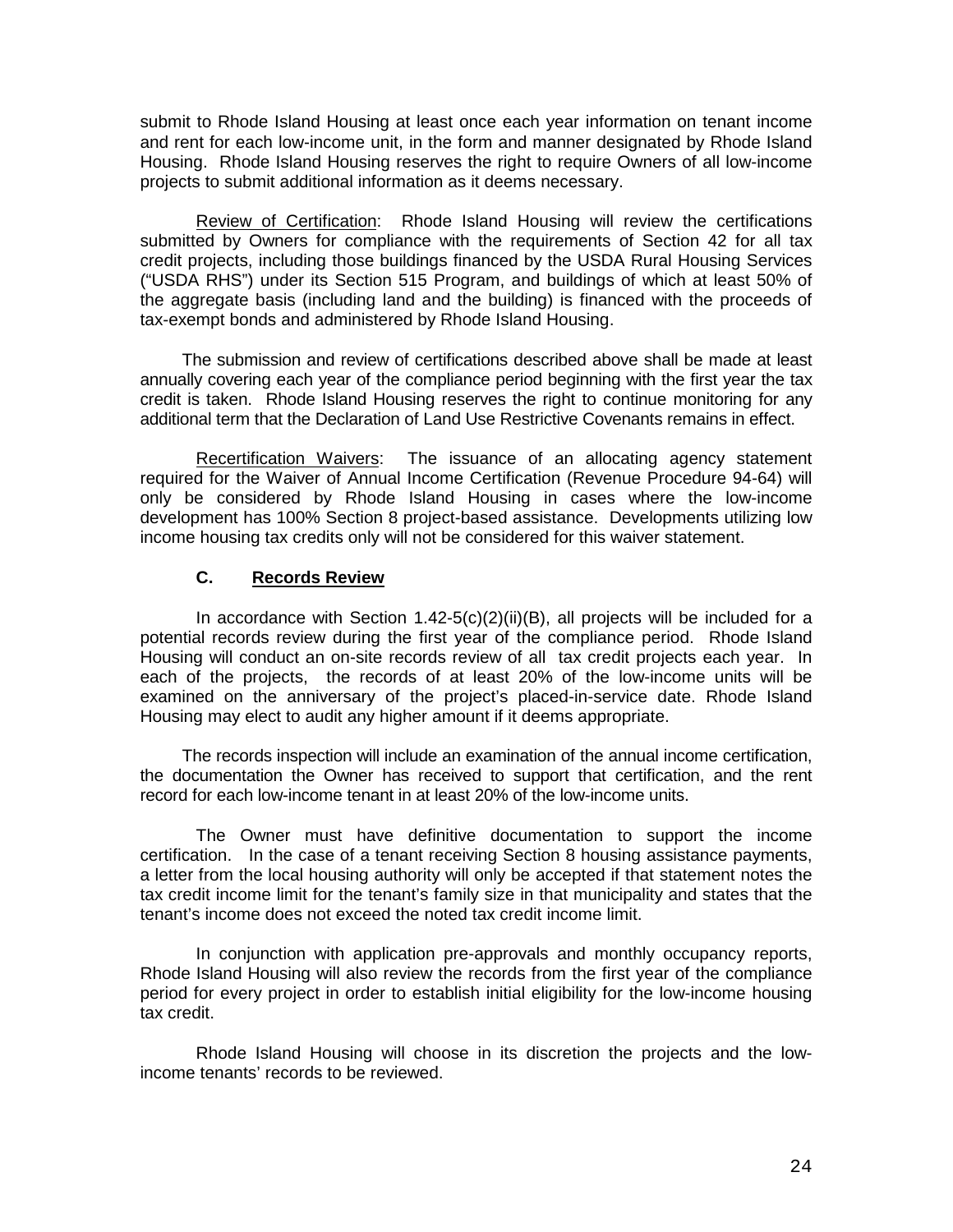Rhode Island Housing reserves the right to perform an on-site records review of any low-income housing project at least through the end of the compliance period and for any additional term that the Agreement remains in effect.

#### **D. Building Inspection**

Rhode Island Housing will conduct annual physical inspections, as well as file audits, on all of the tax credit developments monitored by Rhode Island Housing. At its discretion, Rhode Island Housing will select the low-income units to be inspected in each development. However, the minimum number of units to be inspected will be the greater of 20% of the project's low-income units or 3 low-income units.

The building inspection may be performed in conjunction with the records review or may be scheduled independently. Rhode Island Housing will choose in its discretion the projects and the low-income units to be inspected.

Rhode Island Housing retains the right to perform an on-site inspection of any lowincome housing project at least through the end of the compliance period and for any additional term that the Agreement remains in effect.

The Owner of the low-income housing project shall have 30 days from the date of the notice to correct and supply proof that the noncompliance has been corrected (e.g. copies of income certifications/lease/rent rebate, etc.). No later than 45 days after the end of the time allowed the building Owner remedial action, Rhode Island Housing or its agent will file Form 8823 with the IRS regardless of whether or not the event of non-compliance has been corrected.

The correction period may be extended in the sole discretion of Rhode Island Housing for up to an additional 60 days upon the written appeal of the Owner (received on or before the expiration of the 30 day period) requesting such an extension, if the agency determines in its sole opinion that:

- 1. The Owner is making a good faith effort to provide the missing information and/or bring the project into compliance with the provisions of Section 42 of the Code.
	- 2. Such additional time is necessary for such purposes.

The agency may thereafter extend the correction period for up to six months, but only if the agency determines in its sole and exclusive discretion that there is good cause for granting the extension.

# **E. Procedure For Notifying The IRS Of Non-Compliance**

As outlined in Section 42(m)(1)(B)(iii), Rhode Island Housing or its agent has the responsibility to notify the IRS of non-compliance with the low-income housing tax credit provisions by completing Form 8823 "Low-Income Housing Credit Agency Report of Non-Compliance." In the event that Rhode Island Housing or its agent learns of an event of non-compliance, it will send a letter to the project's Owner describing the condition and, where appropriate, recommending actions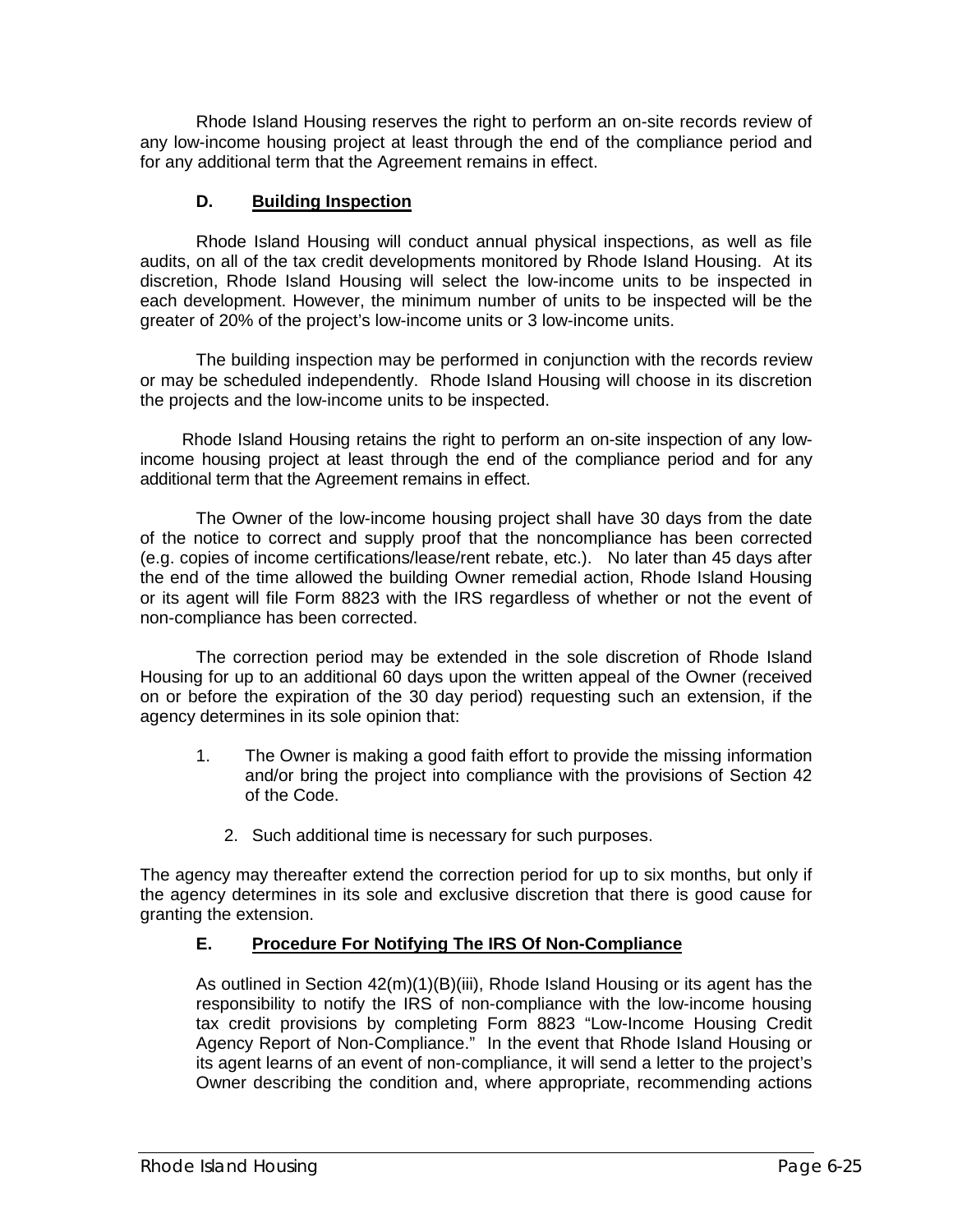to correct the problem. The agency shall retain records of non-compliance or failure to certify in accordance with Treasury Regulations.

#### **VI. EVENTS OF RECAPTURE**

A full recapture of credits occurs if the building fails to meet the minimum set-aside requirement. A partial recapture of credits occurs if the building's low-income occupancy percentage decreases, but not below the minimum set-aside level, and/or if eligible basis decreases. The potential effect of non-compliance is to increase taxes in the year of non-compliance based on all previous years that the credit was earned. The excess of the credit actually earned each year over the credits that would be allowed if the credits were claimed ratably over the fifteen-year compliance period (the accelerated portion of the credit) plus interest is recaptured. In this event, IRS Form 8611 "Recapture of Low-Income Housing Credit" must be filed by the project's Owner and retained for three years following the Compliance Period (see Section 42 of the Code for more detailed information regarding specific events triggering credit recapture).

#### **VII. FEE STRUCTURE**

All tax credit proposals, including those seeking credits from the State's allocated pool or in conjunction with tax-exempt bond financing, shall be assessed the following fees:

#### **A. Application Fees:**

Tax credit proposals will be assessed a non-refundable application fee, payable upon application submission, as follows:

> Non-Profit Developer: \$250 For-Profit Developer: \$500

#### **B. Underwriting Fee:**

Rhode Island Housing will charge an underwriting fee for the review of all 4% and 9% credit proposals as follows:

| <b>Combined Loan Amount</b> | <b>Non-Profit Developer</b> | <b>For-Profit Developer</b> |  |
|-----------------------------|-----------------------------|-----------------------------|--|
| Up To \$1,000,000           | \$2,500                     | \$5,000                     |  |
| Up To \$1,500,000           | \$5,000                     | \$7,500                     |  |
| Up To \$2,000,000           | \$7,500                     | \$10,000                    |  |
| Up To \$2,500,000           | \$10,000                    | \$15,000                    |  |
| Up To \$3,000,000           | \$15,000                    | \$20,000                    |  |
| Greater than \$3,000,000    | \$25,000                    | \$35,000                    |  |

These underwriting fees will be applied toward Rhode Island Housing's origination fees if Rhode Island Housing provides financing.

#### **C. Allocation Fees:**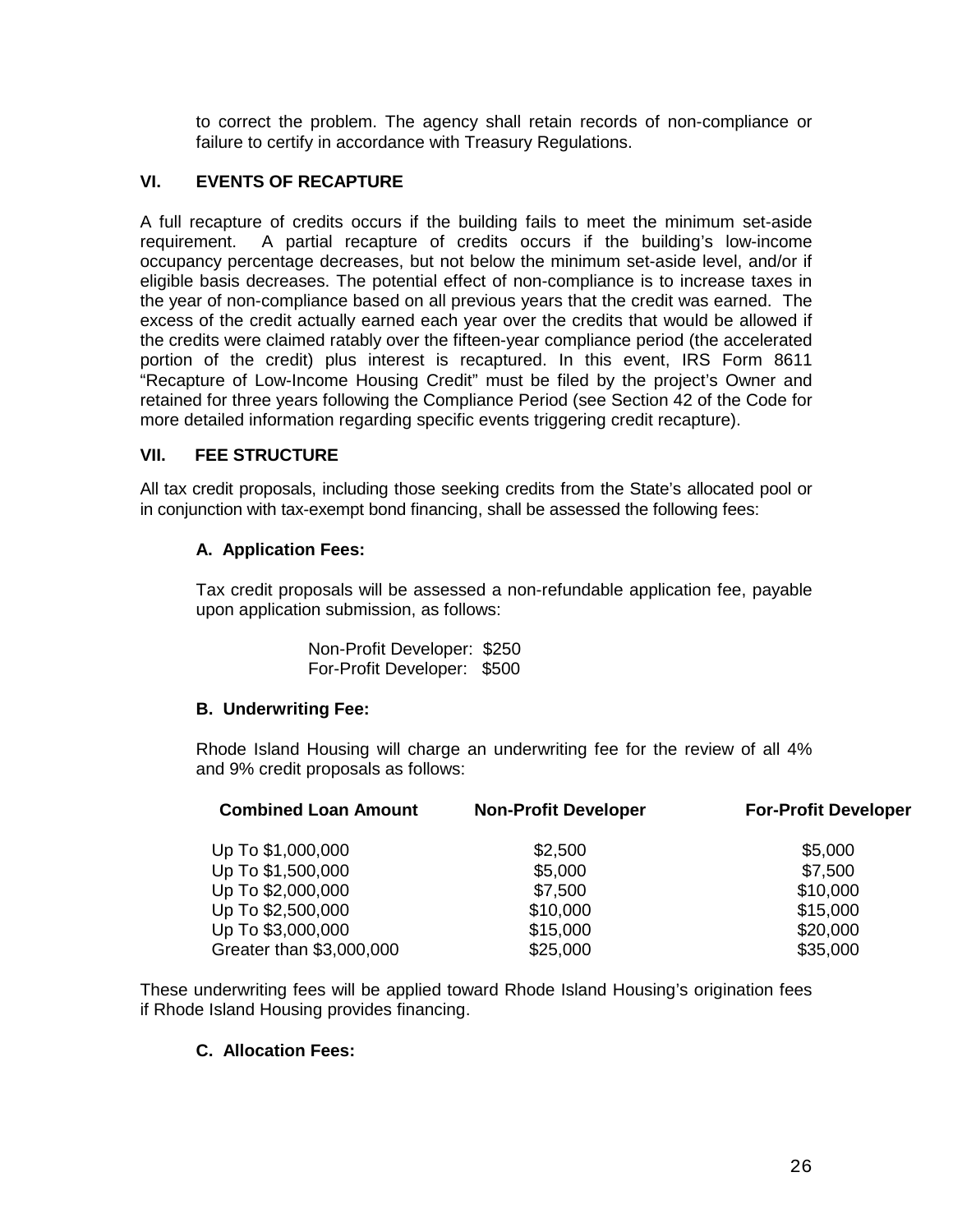Tax credit proposals will be assessed a tax credit allocation fee, payable prior to Rhode Island Housing's issuance of IRS Form 8609, as follows:

Non-Profit Developer: 0.5 % of the ten year allocation amount For-Profit Developer: 1.0% of the ten year allocation amount

# **D. Compliance Monitoring Fees:**

In order to offset the cost of compliance monitoring, a low-income housing unit fee will be assessed to all tax credit developments per LIHTC unit. This fee will be payable on the anniversary of the placed-in-service date for each year of the compliance period. This fee will be reviewed on an annual basis and may be increased to cover administrative costs at Rhode Island Housing's discretion.

# **E. Compliance Manual Fee:**

Rhode Island Housing will provide all low-income housing project Owners who have received an allocation of tax credits with a copy of its Compliance Manual for a fee; otherwise it will be available on our website at www.rihousing.com.

# **VIII. MODIFICATION OF THE ALLOCATION PLAN**

Without limiting the generality of Rhode Island Housing's power and authority to administer the allocation of low-income housing tax credits according to federal law, regulations, and this Allocation Plan, Rhode Island Housing shall make such determinations and decisions, publish administrative guidelines and rules, require the use of such forms, establish such procedures and otherwise administer allocations of tax credits in such manner as may be, in Rhode Island Housing's determination, necessary, desirable, or incident to its responsibilities as the administrator of the Low-Income Housing Tax Credit Program. The Governor recognizes and acknowledges that Rhode Island Housing may encounter situations which have not been foreseen or provided for in the Allocation Plan and expressly delegates to Rhode Island Housing the authority to amend the Allocation Plan subject to fulfillment of the requirements of the Administrative Procedures Act and any other requirements imposed by law. The Governor further recognizes and acknowledges that Rhode Island Housing will administer allocations of tax credits in all situations and circumstances, including, without limiting the generality of the foregoing, the power and authority to control and establish procedures for controlling any misuse or abuses of the tax credit allocation system and the power and authority to resolve conflicts, inconsistencies or ambiguities, if any, in this Allocation Plan or which may arise in administering the Low-Income Housing Tax Credit Program. The Governor further expressly delegates to Rhode Island Housing the ability to amend this Allocation Plan to ensure compliance with federal law and regulations as such federal law may be amended and as federal regulations are promulgated governing tax credits.

# **IX. APPROVAL OF THE GOVERNOR**

I, Donald L. Carcieri, Governor of the State of Rhode Island and Providence Plantations, do hereby signify my approval of this Tax Credit Qualified Allocation Plan for the distribution of federal low-income housing tax credits in this State, in conformance with Section 42 of the Internal Revenue Code.